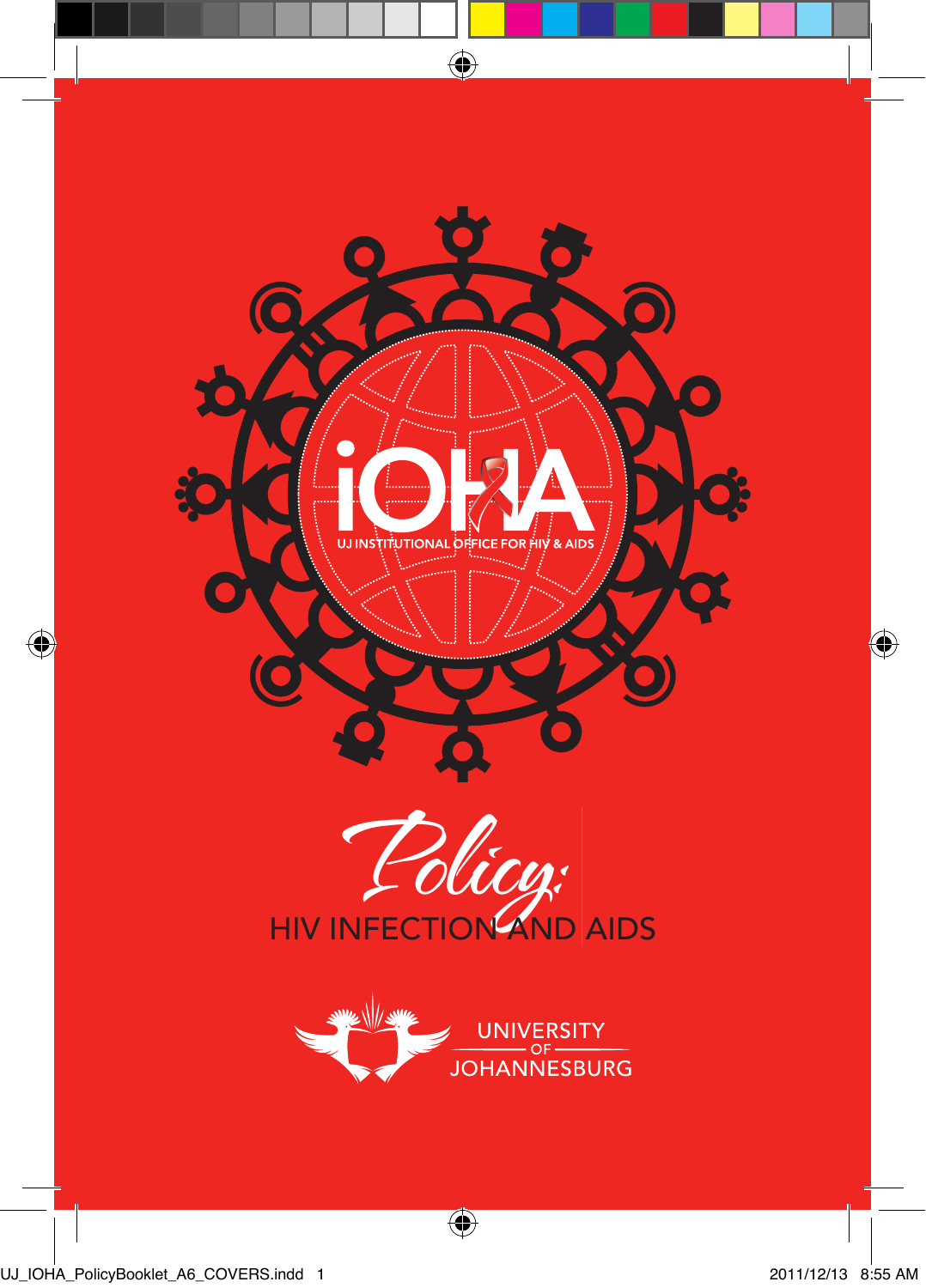

 $\bigoplus$ 

| POLICY: HIV INFECTION AND AIDS         |                                       |  |
|----------------------------------------|---------------------------------------|--|
| Document number                        |                                       |  |
| Custodian/<br>Responsible<br>executive | Registrar                             |  |
| Responsible division                   |                                       |  |
| Status                                 | Draft 1: not edited 17 August 2007    |  |
| Approved by                            | <b>MEC</b>                            |  |
| Date of approval                       | May 2009                              |  |
| Amendments                             | Draft 1: not edited 22 September 2009 |  |
| Dates of<br>amendments                 |                                       |  |
| Review date                            |                                       |  |

 $\bigoplus$ 

UJ\_IOHA\_PolicyBooklet\_A6\_INSIDE\_ENG.indd 1 2011/12/13 1:41 PM

◈

€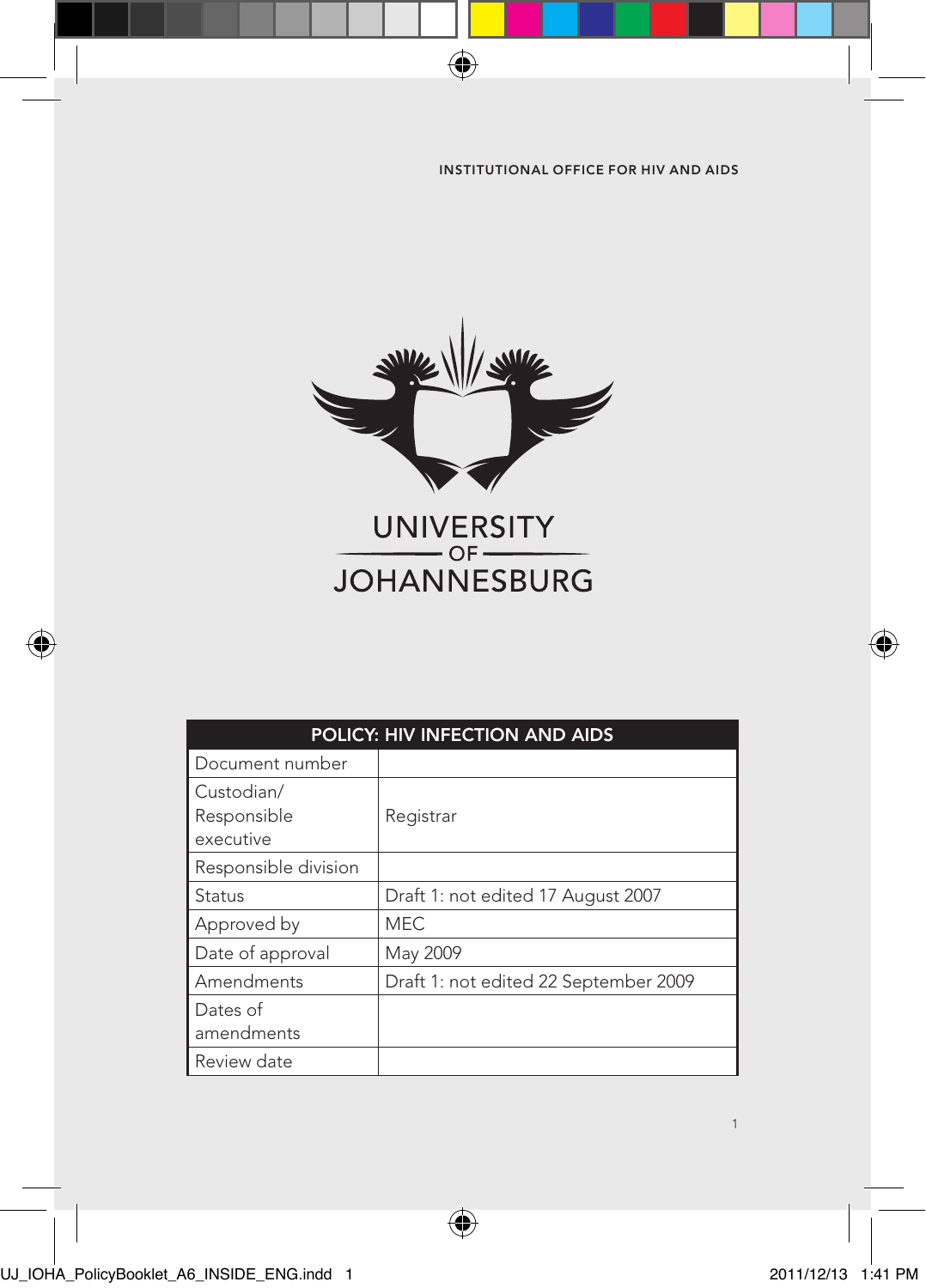| <b>Related documents</b>                                                                                                                                                             |                                                                                                                                                                                                                                                                                                                                                                                                                                                                                                                                                                                                                                                                                                                                                                                                                                                                                                                                         |  |
|--------------------------------------------------------------------------------------------------------------------------------------------------------------------------------------|-----------------------------------------------------------------------------------------------------------------------------------------------------------------------------------------------------------------------------------------------------------------------------------------------------------------------------------------------------------------------------------------------------------------------------------------------------------------------------------------------------------------------------------------------------------------------------------------------------------------------------------------------------------------------------------------------------------------------------------------------------------------------------------------------------------------------------------------------------------------------------------------------------------------------------------------|--|
| UJ documents                                                                                                                                                                         | Other                                                                                                                                                                                                                                                                                                                                                                                                                                                                                                                                                                                                                                                                                                                                                                                                                                                                                                                                   |  |
| (e.g. Policies,<br>Requlations,<br>Guidelines,<br>Contracts)<br>• Access to<br>Information Policy;<br>• Code of Academic<br>and Research<br>Ethics:<br>• Conditions of<br>Employment | (e.g. Legislation, DoE and HEQC directives<br>and quidelines)<br>Constitution of South Africa Act (No.108<br>of 1996);<br>• Basic Conditions of Employment Act<br>(No.75 of 1997);<br>• Compensation for Occupational Injuries<br>and Diseases Act (No.130 of 1993);<br>• Department of Education: National<br>Aids Plan: 2004:<br>• Department of Health: HIV/AIDS and<br>STI Strategic Plan for SA (2007-2011)<br>Department of Labour: Code of Good<br>$\bullet$<br>Practice on Key Aspects of HIV/AIDS<br>and Employment;<br>• Employment Equity Act<br>• Labour Relations Act (No.66 of 1995)<br>• Occupational Health and Safety Act<br>(No. 85 of 1993);<br>• National Policy on HIV/AIDS for<br>Learners and Educators in Public<br>Schools and Students and Educators<br>in Further Education and Training<br>Institutions (No.27 Of 1996);<br>• Policy Framework on HIV & AIDS for<br>Higher Education in South Africa (2008) |  |
| Stakeholders affected<br>by this document<br>(units and divisions<br>who should be<br>familiar with it):                                                                             | All employees and prospective<br>٠<br>employees of the University;<br>• All registered and prospective students<br>of the University                                                                                                                                                                                                                                                                                                                                                                                                                                                                                                                                                                                                                                                                                                                                                                                                    |  |
| Website address of<br>this document:                                                                                                                                                 |                                                                                                                                                                                                                                                                                                                                                                                                                                                                                                                                                                                                                                                                                                                                                                                                                                                                                                                                         |  |

 $\bigoplus$ 

 $\bigoplus$ 

2

⊕

◈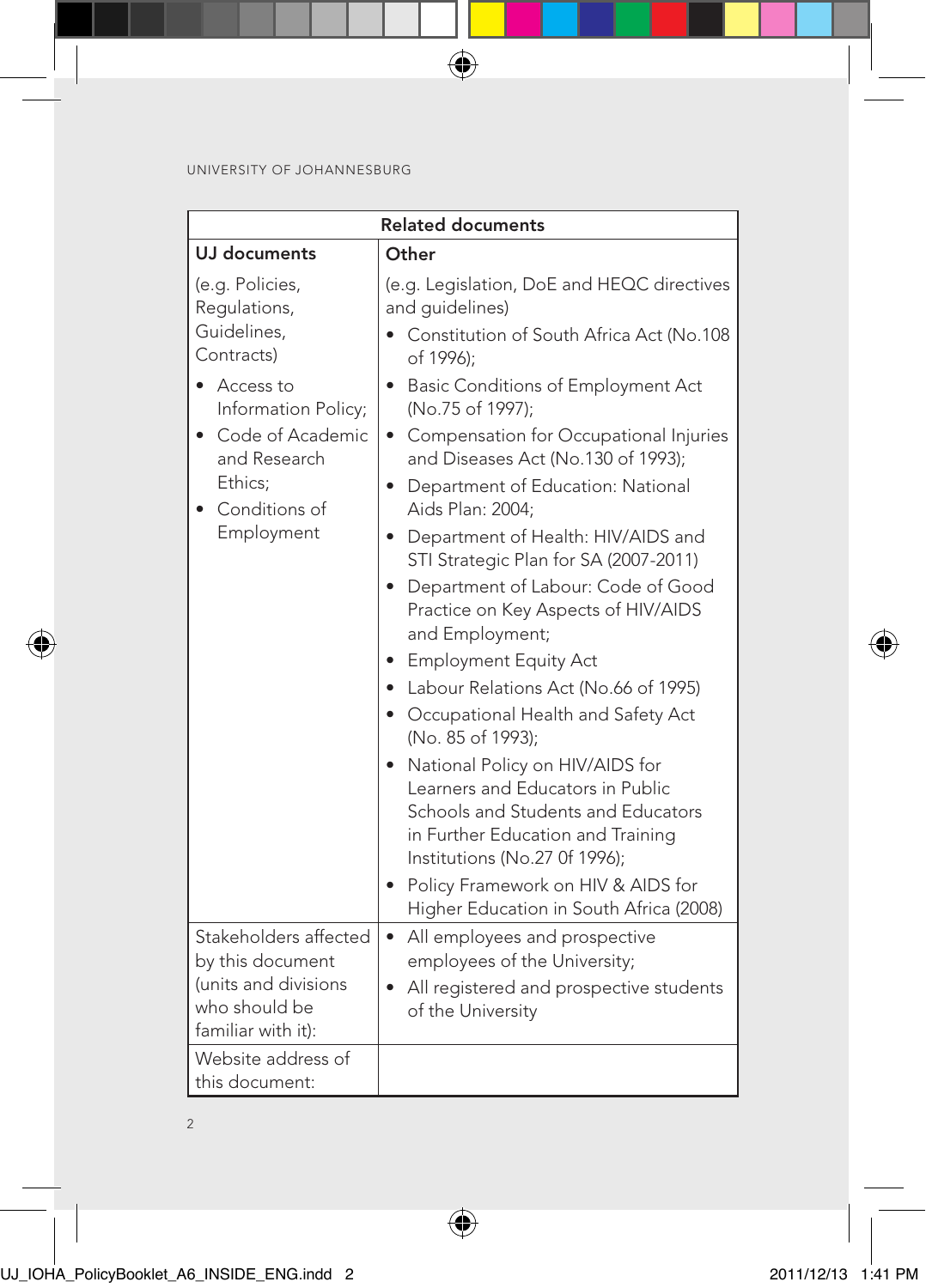# **CONTENTS**

|    | 1. LIST OF ABBREVIATIONS ___________________                                     | 4  |
|----|----------------------------------------------------------------------------------|----|
|    |                                                                                  | 6  |
|    |                                                                                  | 7  |
| 4. | PURPOSE OF POLICY _____________________                                          | 8  |
| 5. | INSTITUTIONAL POLICY OBJECTIVES _______                                          | 10 |
| 6  |                                                                                  | 12 |
|    | 7. PROGRAMME OF ACTIVITIES TO ACHIEVE<br>INSTITUTIONAL OBJECTIVES ______________ | 12 |
|    | 8. INSTITUTIONAL APPROACH TO MAINTAINING<br>AN HIV & AIDS SAFE ENVIRONMENT       | 18 |
|    | 9. ADVOCACY, COMMUNICATION<br>AND MARKETING______________________________        | 20 |
|    | 10. MONITORING AND EVALUATION __________                                         | 21 |
|    | 11. PROCESS OF REVIEWING THE POLICY                                              | 22 |
|    |                                                                                  | 22 |
|    | 13. LIST OF SOURCES                                                              | 22 |
|    | 14. ANNEXURES                                                                    |    |

⊕

 $\bigoplus$ 

 $\bigcirc$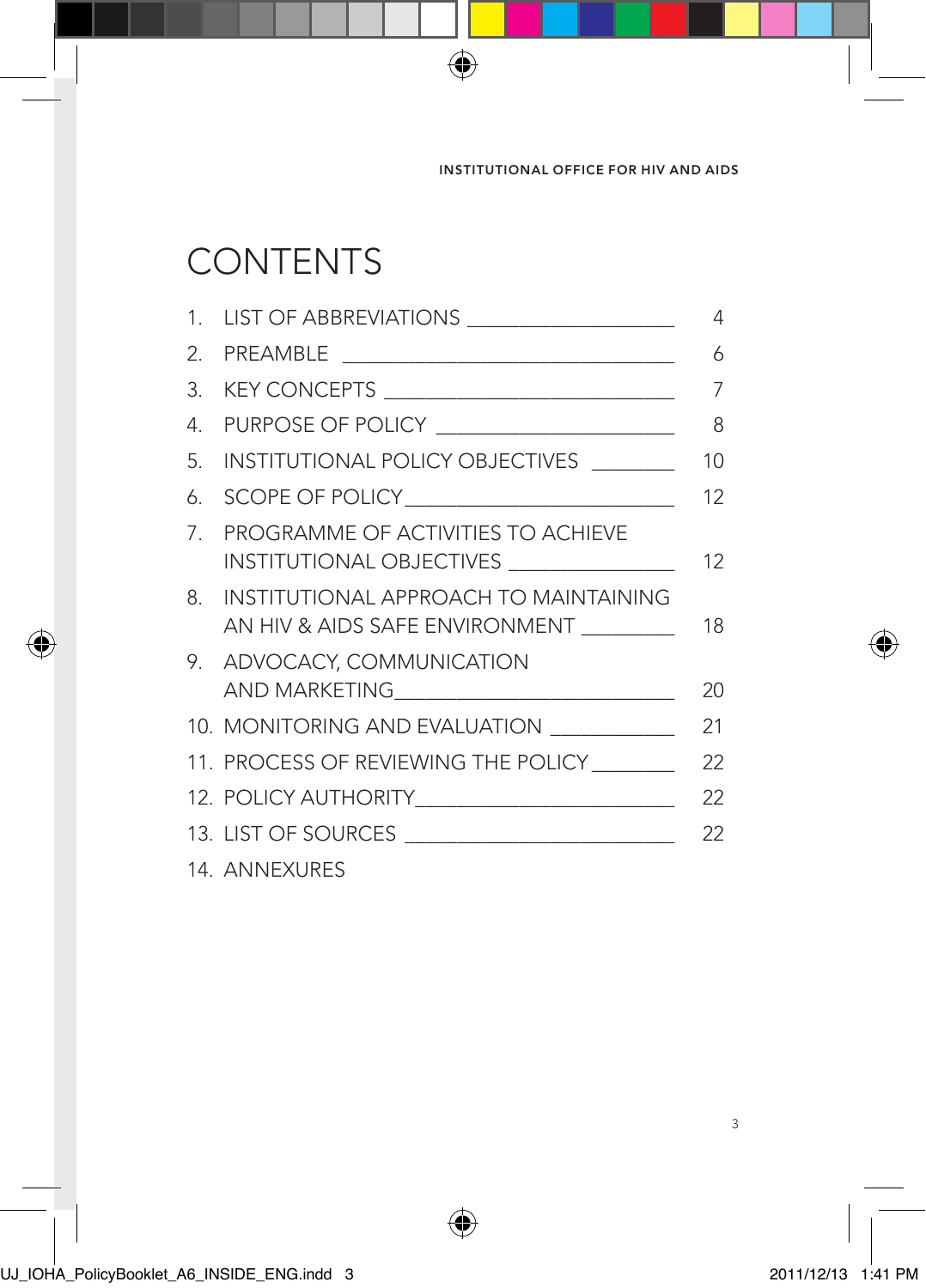# 1. ABBREVIATIONS AND ACRONYMS

 $\bigoplus$ 

| <b>AIDS</b>   | Acquired Immunodeficiency Syndrome                        |
|---------------|-----------------------------------------------------------|
| <b>ART</b>    | Antiretroviral Treatment                                  |
| <b>ARV</b>    | Antiretroviral                                            |
| CD4           | Immune Helper T cells that have CD4 on their<br>membranes |
| <b>CHE</b>    | Council for Higher Education                              |
| <b>DOE</b>    | Department of Education                                   |
| <b>DOH</b>    | Department of Health                                      |
| <b>EAP</b>    | Employee Assistance Programme                             |
| <b>HAART</b>  | Highly Active Antiretroviral Therapy                      |
| HE            | <b>Higher Education</b>                                   |
| <b>HEAIDS</b> | Higher Education HIV/AIDS Programme                       |
| <b>HEIs</b>   | <b>Higher Education Institutions</b>                      |
| <b>HESA</b>   | Higher Education South Africa                             |
| <b>HIV</b>    | Human Immunodeficiency Virus                              |
| HR            | Human Resources                                           |
| <b>ILO</b>    | International Labour Organization                         |
| <b>IOHA</b>   | Institutional Office for HIV & AIDS                       |
| <b>LRA</b>    | Labour Relations Act                                      |
| M&E           | Monitoring and Evaluation                                 |
| <b>MEC</b>    | <b>Management Executive Committee</b>                     |
| <b>NGO</b>    | Non-governmental organisation                             |
| <b>NSP</b>    | National Strategic Plan                                   |

⊕

4

◈

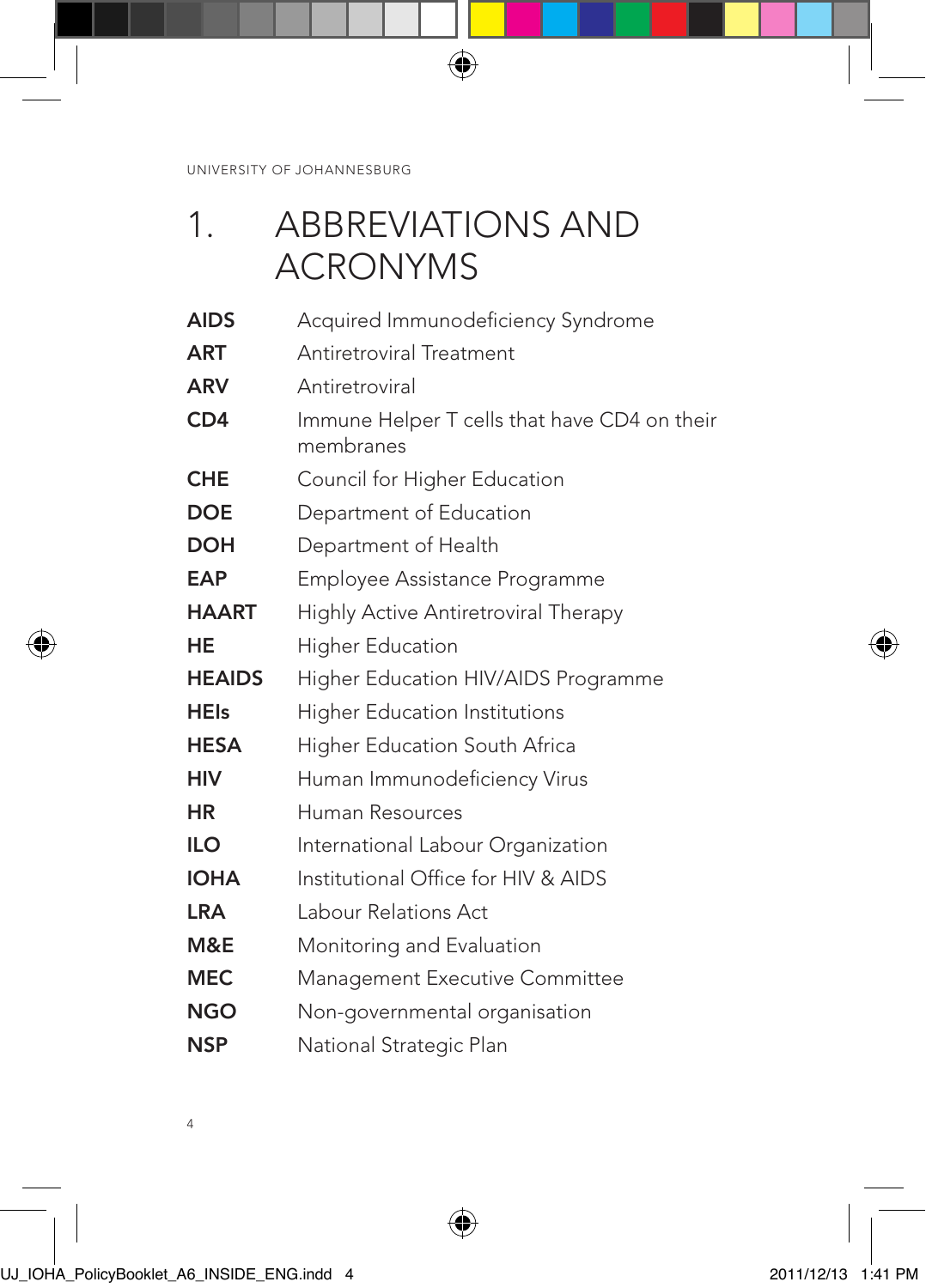| Ols           | Opportunistic Infections                                    |
|---------------|-------------------------------------------------------------|
| PEP           | Post-Exposure Prophylaxis                                   |
| <b>PLWHA</b>  | People living with HIV and AIDS                             |
| <b>PSYCAD</b> | Psychological Services and Career<br>Development            |
|               | <b>SABCOHA</b> South African Business Coalition on HIV/AIDS |
| <b>SADC</b>   | Southern African Development Community                      |
| <b>STDs</b>   | Sexually Transmitted Diseases                               |
| <b>STIs</b>   | Sexually Transmitted Infections                             |
| ΤВ            | Tuberculosis                                                |
| UJ            | University of Johannesburg                                  |
| VCT           | Voluntary Counselling and Testing                           |

 $\bigoplus$ 

⊕

◈

€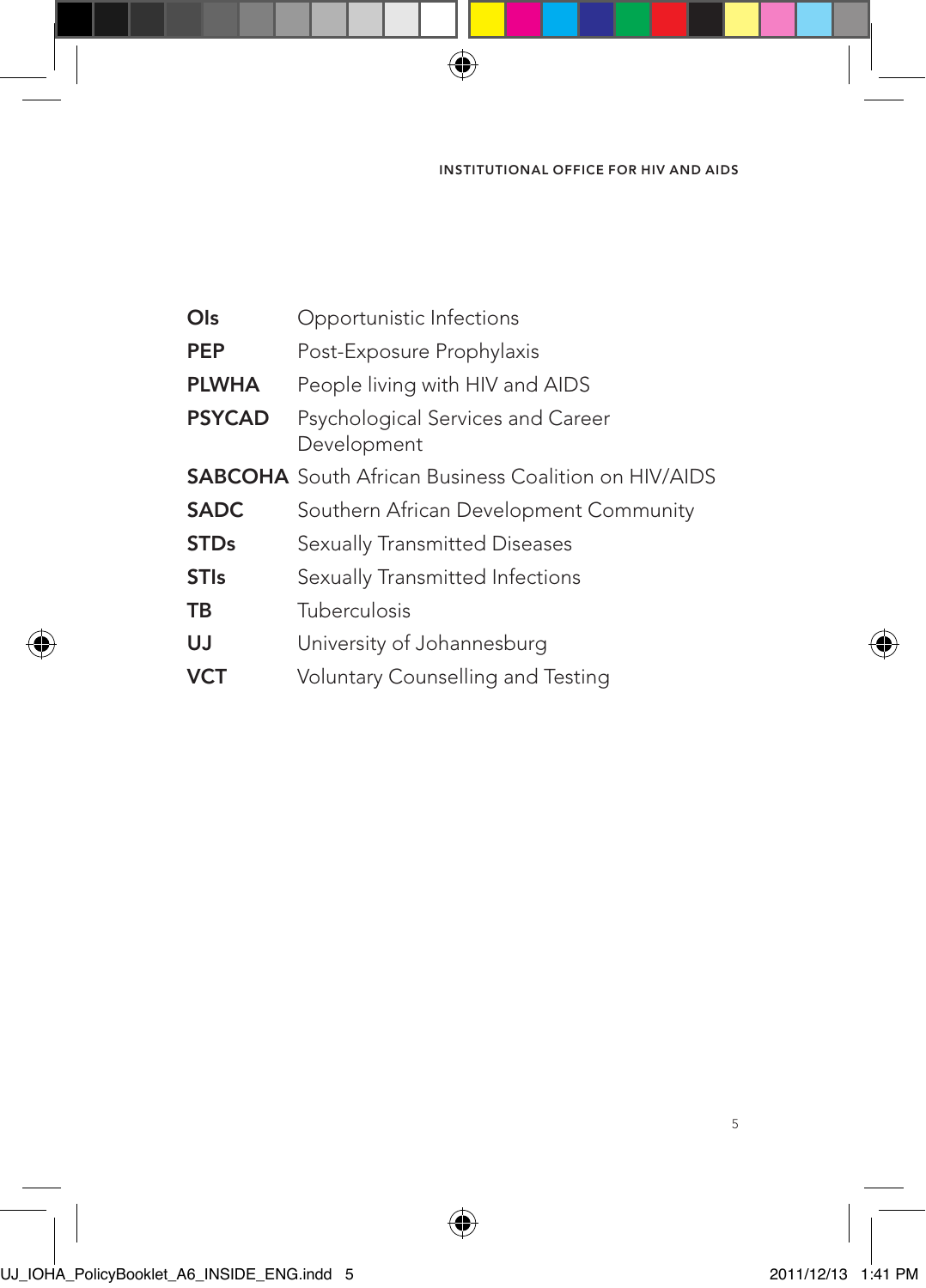# 2. PREAMBLE

### POLICY ON HIV INFECTION AND AIDS

⊕

The University of Johannesburg acknowledges the seriousness of the Human Immunodeficiency Virus (HIV) infection and Acquired Immunodeficiency Syndrome (AIDS) pandemic and its implications for employees, students and patients attending the UJ clinics as well as for the broader community. The University is classified as a comprehensive university and offers both academic and vocational programmes. The University of Johannesburg has four campuses, namely: the Auckland Park Kingsway Campus (APK), the Soweto Campus (SWC), the Bunting Road Campus (APB) and the Doornfontein Campus (DFC). All four campuses are located in the Gauteng Province and more specifically in the urban surroundings of Johannesburg. The University's profile poses specific challenges to its HIV & AIDS programme and therefore the University's commitment to pro-actively formulate and implement strategies that maintain a work, learning and clinic environment that contain the spread and impact of the disease and contribute towards minimizing the social, economic and human consequences of the pandemic. Furthermore, in keeping with its vision of putting intellectual capital to work, the University recognizes its role in developing students and academic employees

who, through their respective disciplines and research, can make meaningful contributions to addressing the issues pertaining to HIV Infection and AIDS at all levels of society.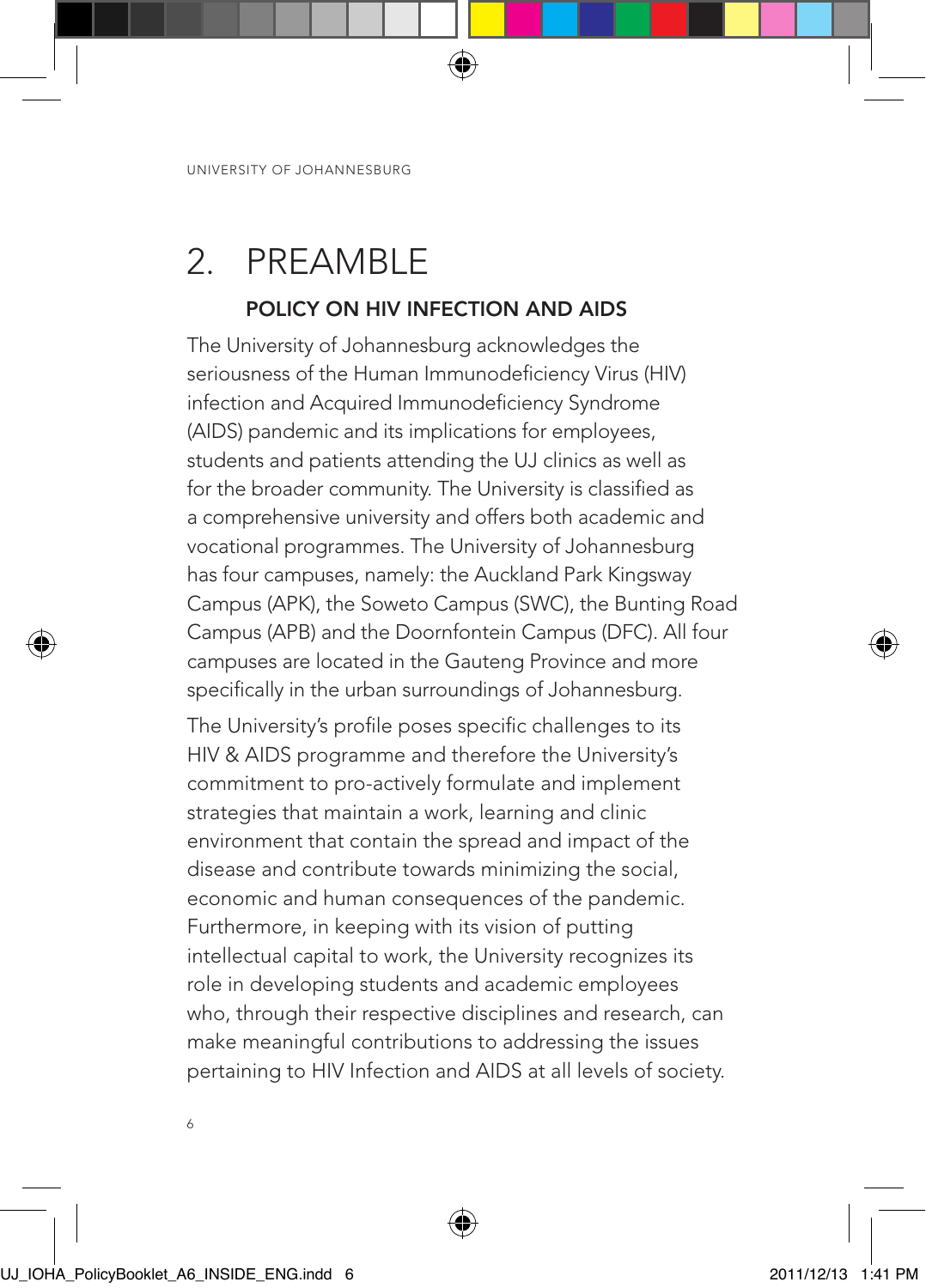# 3. DEFINITIONS OF KEY CONCEPTS

3.1 HIV stands for the human immunodeficiency virus that causes the immune system (the body's defense against infections and diseases) to weaken and leads to AIDS related infections.

⊕

- 3.2 AIDS refers to the acquired immunodeficiency syndrome. HIV severely damages a person's immune system so that the body can no longer fight off infections and diseases. This result in a group of particular medical conditions called "AIDS defining conditions or illnesses" and Acquired Immune Deficiency Syndrome (AIDS) has developed.
- 3.3 HIV is only passed on by the following body fluids: blood, semen, vaginal and cervical fluids and breast milk. HIV is usually transmitted from one person to another when one or more of these fluids enter into another person's body.
- 3.4 The main types of HIV transmission in South Africa is through unprotected sexual intercourse, from an infected mother to her child during birth, breastfeeding, through contaminated (infected) needles shared by drug users or through contaminated blood products (now rare because of blood screening).
- 3.5 In some settings there is a minimal risk of being infected with HIV-infected blood, like in a hospital, laboratory, dangerous work environment etc. These risks can be eliminated by using universal precautions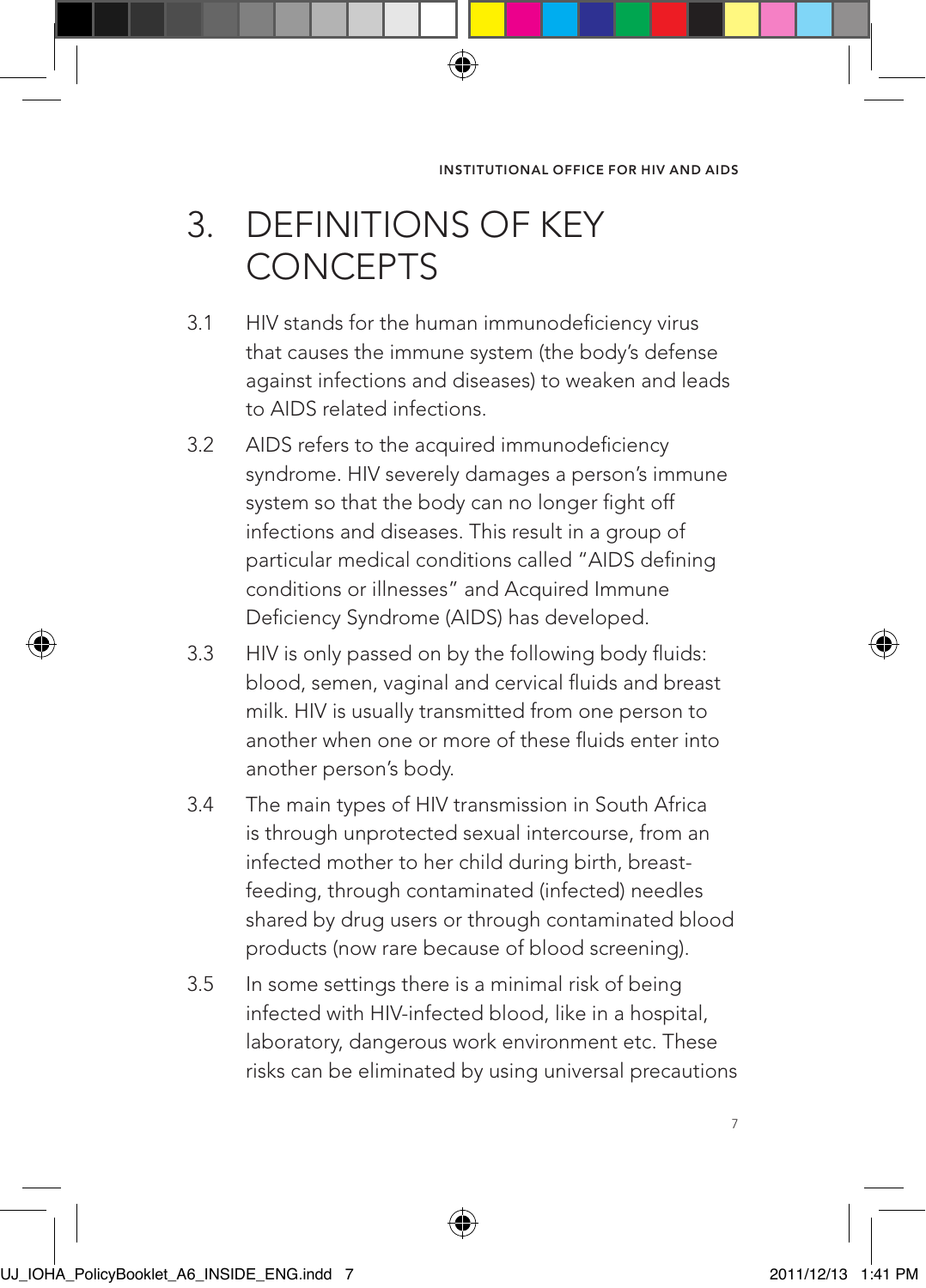like: everyone should wear rubber gloves when dealing with blood and all blood spills should be cleaned up immediately.

⊕

3.6 Comprehensive response to HIV & AIDS refers to the recognition that HIV & AIDS is a biological, social, psychological, developmental and economic pandemic that requires a comprehensive approach. Furthermore, this response must take cognizance of global developments on HIV & AIDS and align interventions to these "best practices" in measurable terms. Thus the importance of an effective monitoring and evaluation system to support such a response.

# 4. PURPOSE OF THE POLICY

The purpose of this policy is to:

- 4.1 Establish a clear set of directives, guidelines, processes and procedures that ensure all members of the University community have a broad understanding of:
- (a) The comprehensive response that will reduce the negative impact of HIV & AIDS.
- (b) The comprehensive monitoring of UJ leadership response within the institution, including staff and student structures.
- (c) The curriculum response in terms of teaching and learning, research and community engagement, as well as an integrated approach to curriculum within and among departments and/or faculties.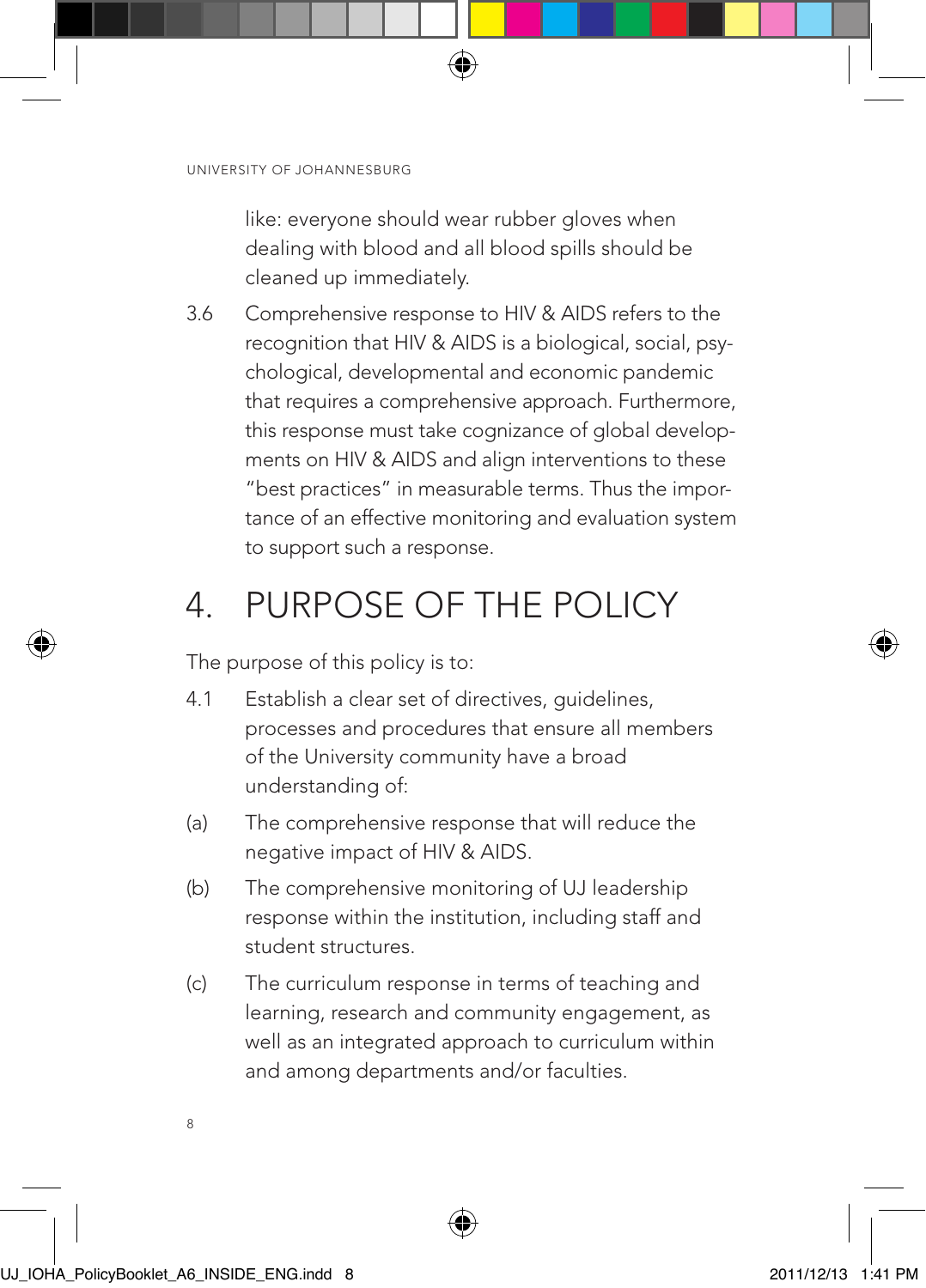(d) The HIV & AIDS Prevention, Prophylactic and Control Programme to ensure the occupational risks of transmitting or contracting the disease is held in check and as a result minimize long- and short-term risk for the University.

⊕

- 4.2 Make provision for programmes and services which incorporate:
- (a) Sustained programmes and services for the prevention of HIV infection and AIDS, sexually transmitted infections and other related opportunistic infections such as Tuberculosis;
- (b) Management of and support services for employees and students who are living with HIV & AIDS;
- (c) Engagement with external organizations at regional, and national levels and participation in community outreach projects where appropriate;
- (d) Strategies to deal with the direct and indirect costs of HIV infection and AIDS at the University with due regards to affordability.
- (e) Human rights by promoting the constitutional rights of every person at UJ. In this regard, the UJ will not allow discrimination against students or staff, as well as vulnerable and marginalized groups.
- 4.3 Establish an HIV and Aids Committee with a clearly defined charter.
- 4.4 Make provision for subcommittees/working groups, as and when necessary, to engage representatives from all sectors (employees and students) within



 $\circ$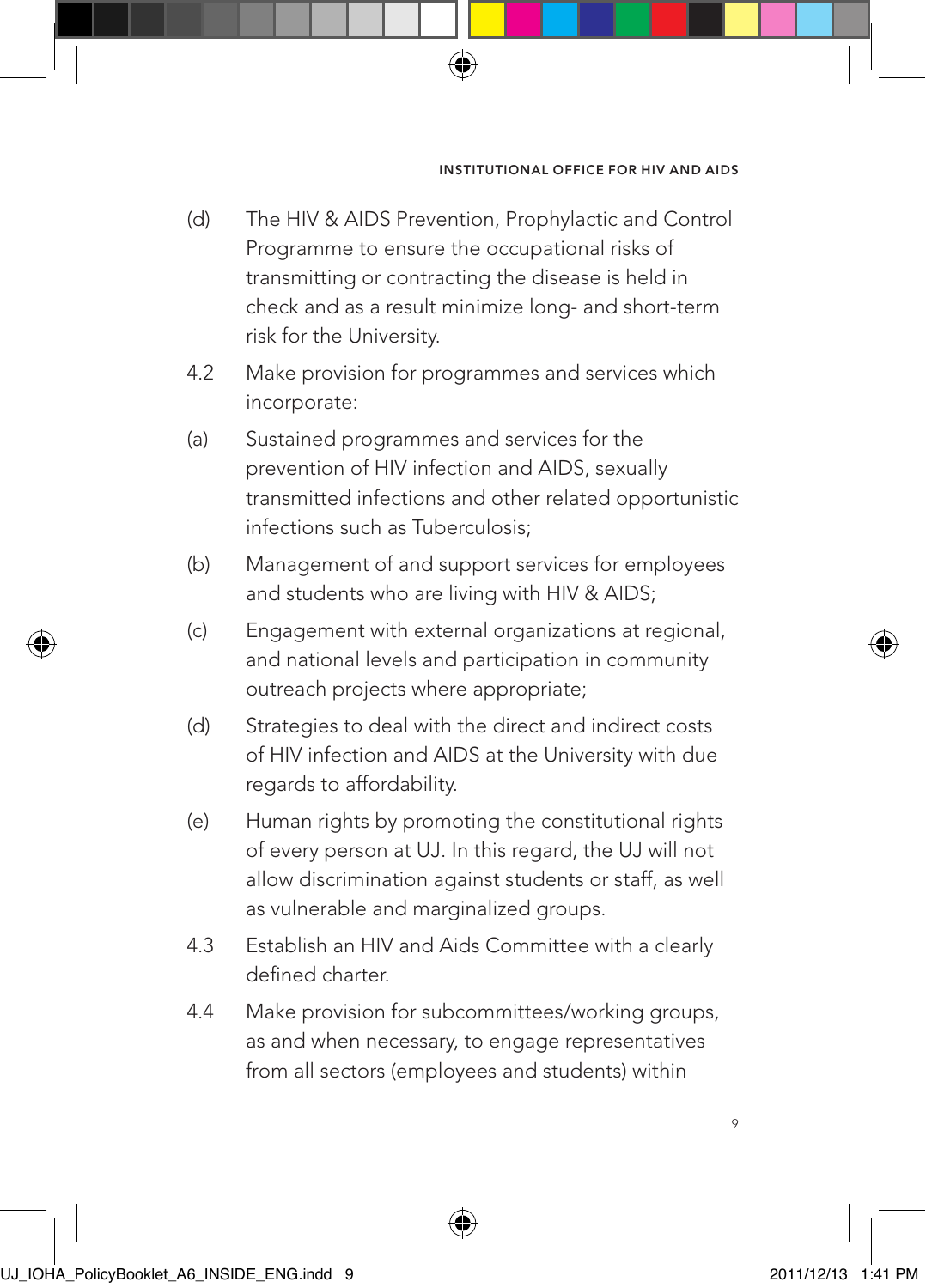the University as full partners in the development and implementation of comprehensive academic, research, prevention and care strategies.

⊕

# 5. INSTITUTIONAL POLICY **OBJECTIVES**

- 5.1 To provide strong, committed, institutional and societal leadership through the institution's role of producing graduates, stimulating academic discourse and disseminating new knowledge through:
- (a) Ensuring the use of corporate governance by reporting to institutional corporate governance structures including executive management, Senate and Council;
- (b) Ensuring active involvement by student leaderships through participation of the SRC and House Committees;
- (c) Developing relevant personal and professional skills on HIV and AIDS within an integrated comprehensive curricula within all faculties;
- (d) Identifying and appropriately supporting strong and relevant institutional research entities and individual researchers and
- (e) Providing open debate on HIV and AIDS issues to add to and influence discussions in relevant structures in society.
- 5.2 To create a healthy and safe environment within the university that is based on ethical principles, legal norms and human rights through: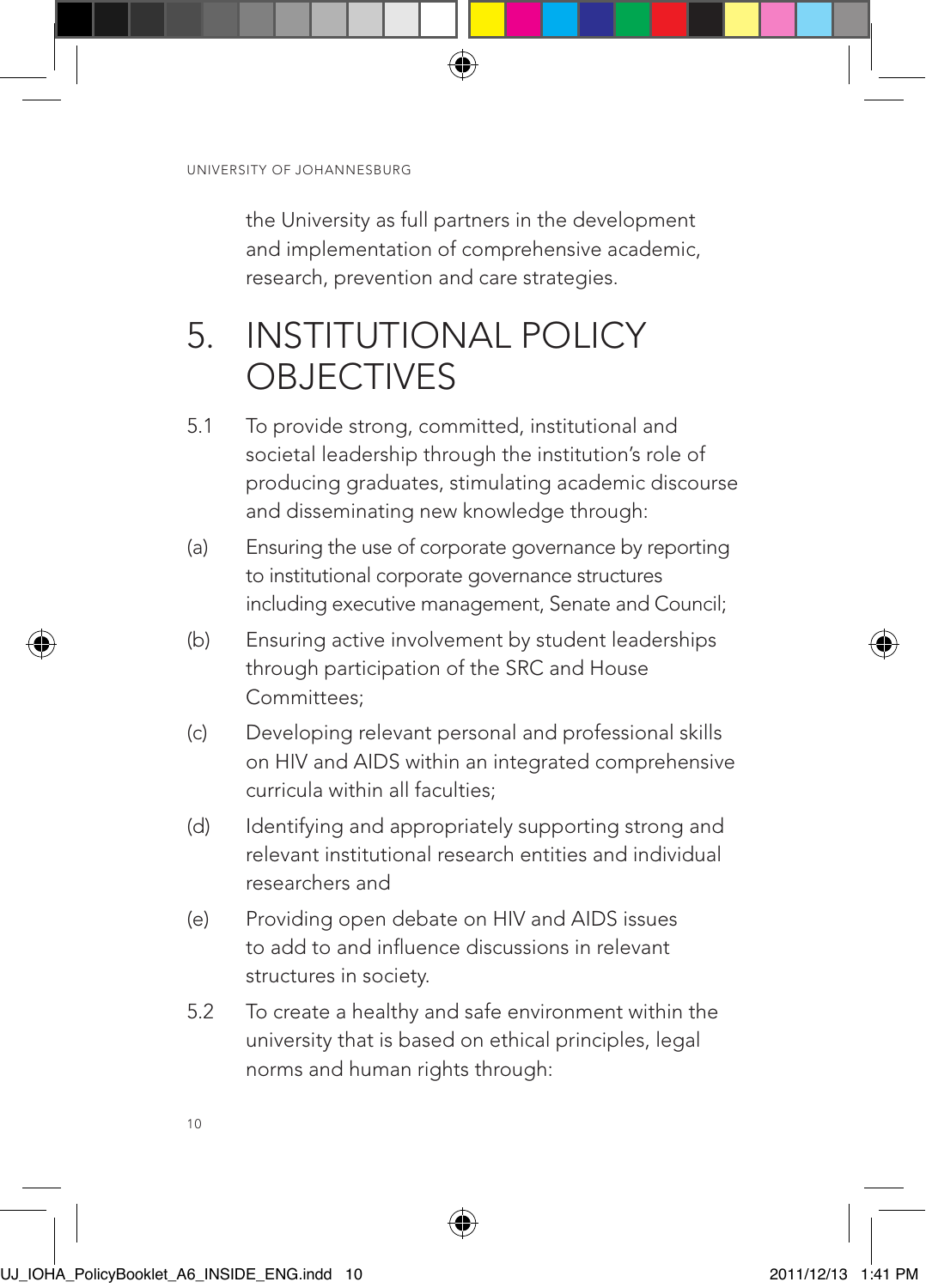(a) Addressing the issues of stigma and discrimination through institutional policies;

⊕

- (b) Providing comprehensive support services to staff and students through a combination of in-house and referral systems;
- (c) Developing an effective workplace programme for UJ employees;
- (d) Prioritizing prevention interventions and programmes, including peer education, VCT, programmes to address gender-based violence and promote gender equity, alcohol and substance abuse prevention training, education and behaviour change programmes informed by research and good practice.
- 5.3 To establish an institutional response to the impact of HIV & AIDS that is co-ordinated, comprehensive and integrated through:
- (a) Establishing platforms that allow for collaboration and the exchange and dissemination of innovative ideas and findings between institutions and other communities at local, national and international levels;
- (b) Establishing clear strategies referring explicitly to responding to HIV and AIDS through research, teaching and learning and community engagement;
- (c) Developing proposals for promoting active involvement and participation of students and student leadership organizations in HIV and AIDS activities and
- (d) Benchmarking good practices around interventions for staff, students and community engagement among institutions and against other national and

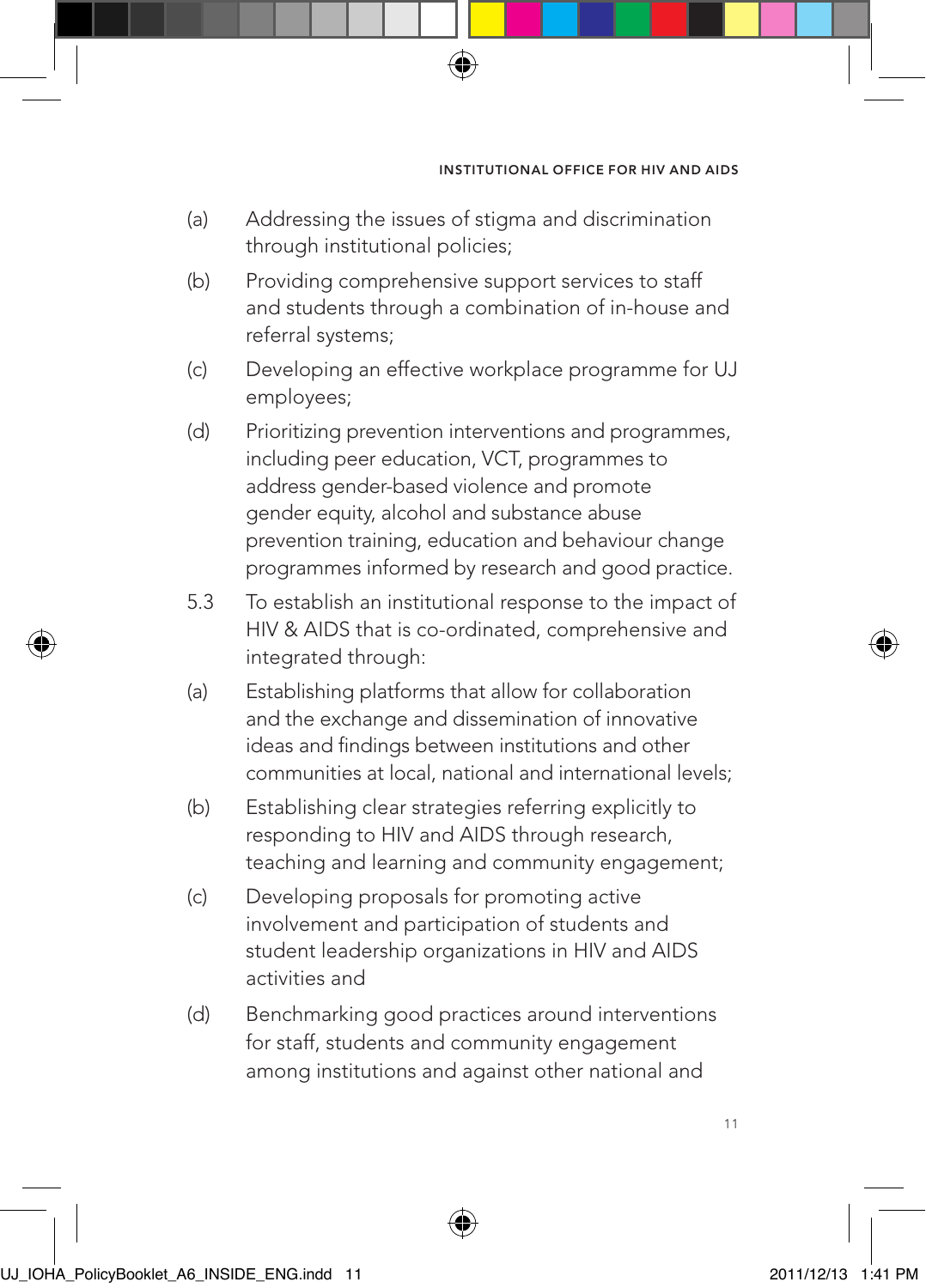international HIV and AIDS policies, programmes and protocols on a continuous basis.

⊕

# 6. SCOPE OF POLICY

This policy applies to all University employees whether on medical aid or not and includes: academic, administrative and support staff on all campuses in all occupational categories and persons being considered for employment as well as prospective and registered students (undergraduate, postgraduate and part-time students) of the University. Referrals to the external EAP services are available to immediate family members of permanent and contract UJ employees.

# 7. PROGRAMME OF ACTIVITIES TO ACHIEVE POLICY **OBJECTIVES**

### 7.1 POINT OF DEPARTURE

The University's Policy on HIV Infection and AIDS has been formulated within the context of the Constitution of South Africa and Bill of Human Rights, the Labour Relations Act, Basic Conditions of Employment Act, Promotion of Equality and Prevention of Unfair Discrimination Act, Compensation for Occupational Injuries and Diseases Act, Occupational Health and Safety Act, Policy Framework on HIV & AIDS for Higher Education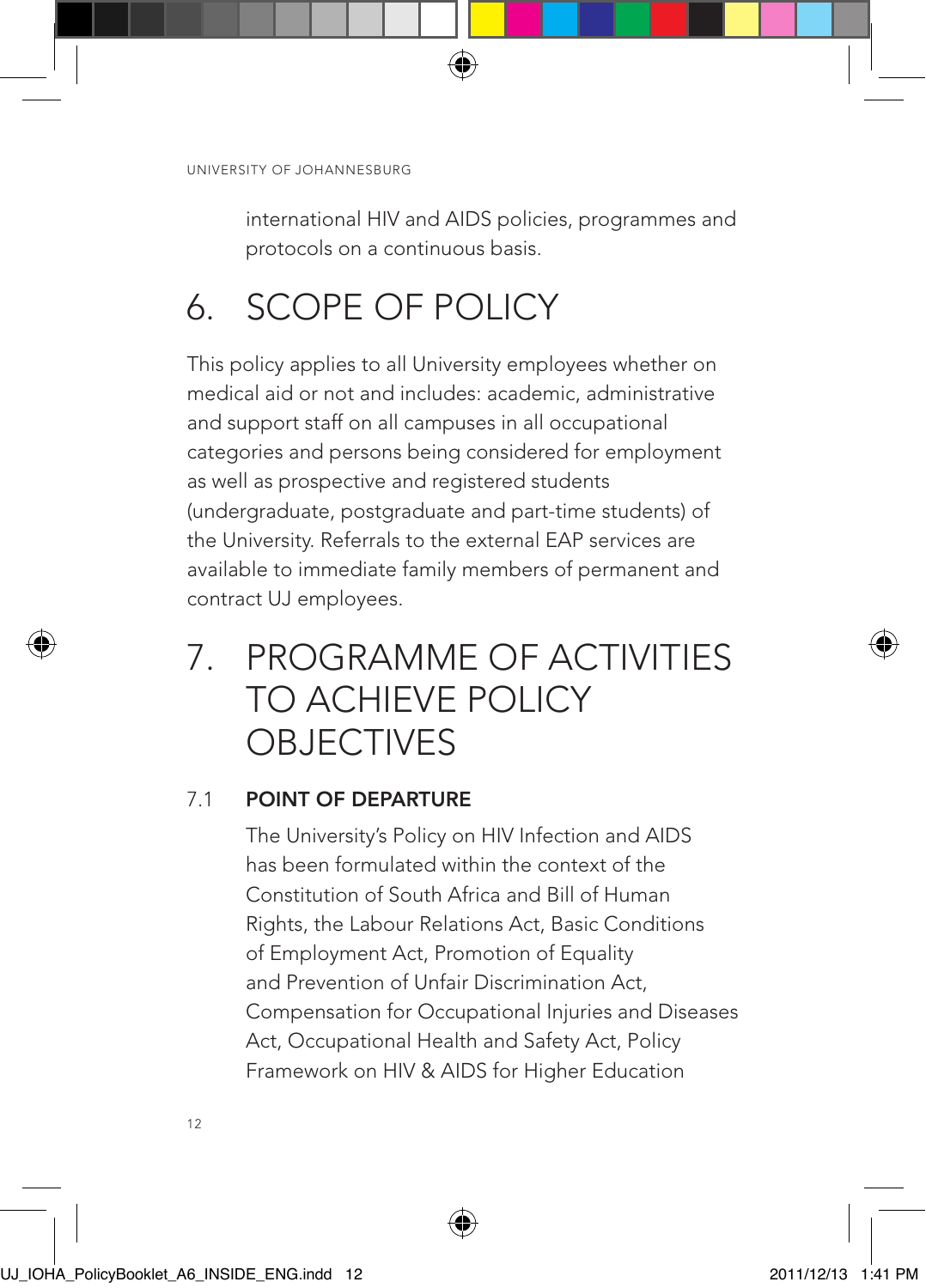in South Africa and the National Policy on HIV/ AIDS for Learners and Educators in Public Schools and Students and Educators in Further Education and Training Institutions as well as the Department of Education's National HIV/AIDS Plan and the Department of Health's HIV/AIDS and Sexually Transmitted Infections (STI) Strategic Plan.

⊕

- (a) By establishing partnerships with relevant external agencies and between employees and students internally, the University commits itself to engaging actively with comprehensive HIV & AIDS programmes in efforts to combat the disease.
- (b) All members of the University community are responsible for their own health, for avoiding harming the health of others, where at all possible, and for contributing to the eradication of the disease.
- (c) The principle of sound corporate management with regard to financial management is applied.

### 7. 2 PRINCIPLES

The fundamental principle is that HIV infection and AIDS compromised persons are treated in all relevant respects like other persons with comparable life-threatening conditions in accordance with the Life-Threatening Diseases Policy of the University as contained in Appendix A.

### 7.2.1 Human Dignity

All persons have the right to have their dignity respected and protected.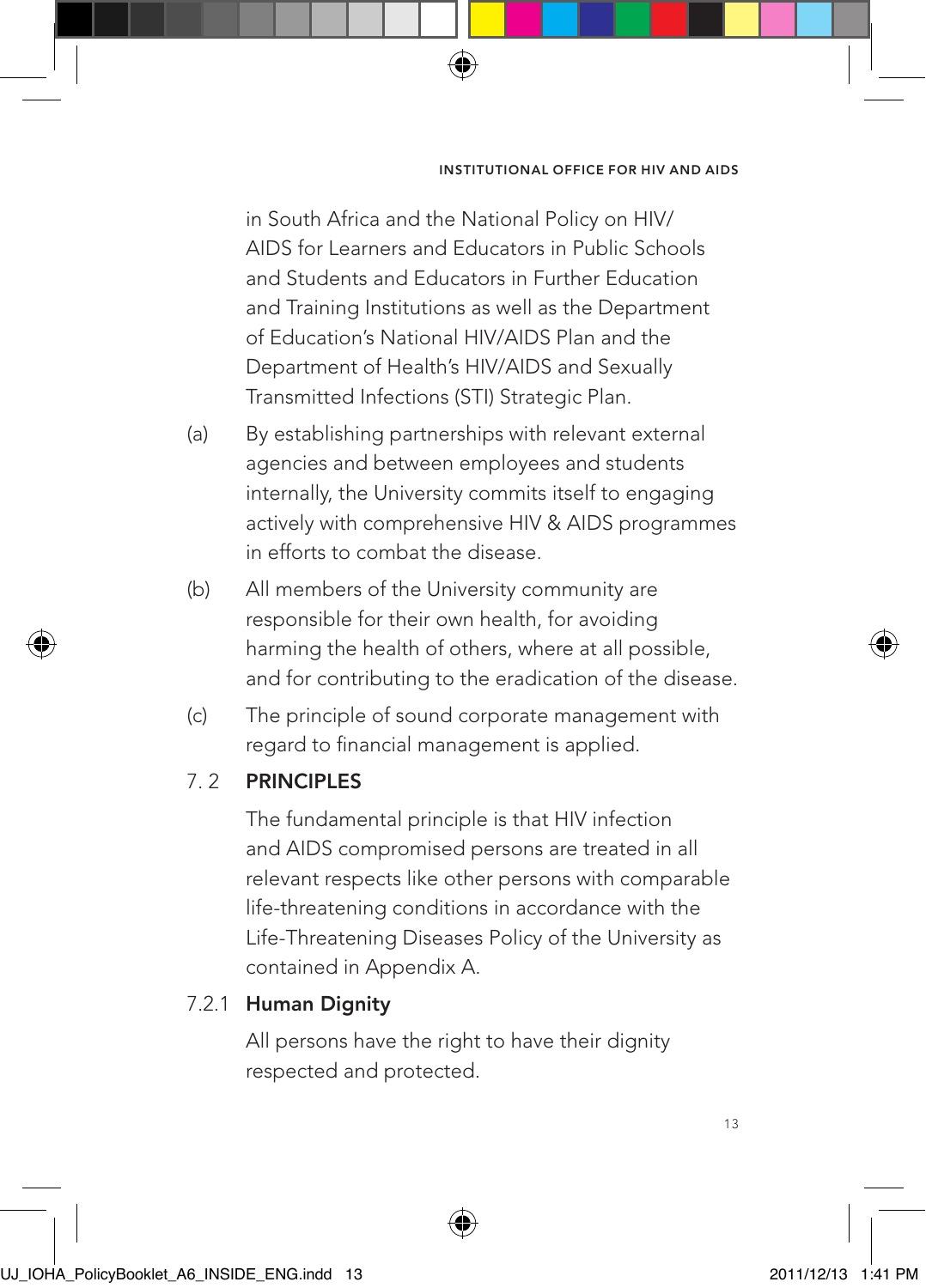### 7.2.2 Equity, Rights and Responsibilities

(a) All employees and/or students have a right to a safe working/learning environment and to be protected from infection, but also have the coexisting responsibility for maintaining this environment.

⊕

(b) Employees/students living with HIV Infection and Aids have the same rights as all employees/students to lead as full a professional and/or educational life as possible and carry the obligation not to deliberately spread the infection.

## 7.2.3 Non-discrimination

- (a) Employees/students are protected against discrimination, stigmatization and victimization.
- (b) A supportive and non-discriminatory environment should be created for members of the University Community infected with or affected by HIV and AIDS in order to counteract prejudice and discrimination.

# 7.2.4 Informed Consent

- (a) No staff member/student/patient at the clinic shall be required to undergo HIV testing without informed consent.
- (b) Testing is accompanied by appropriate counselling.
- (c) Disclosure to third parties may only be made if informed written consent is obtained from the person concerned.

### 7.2.5 Confidentiality

- (a) The University respects the right of individuals to
- 14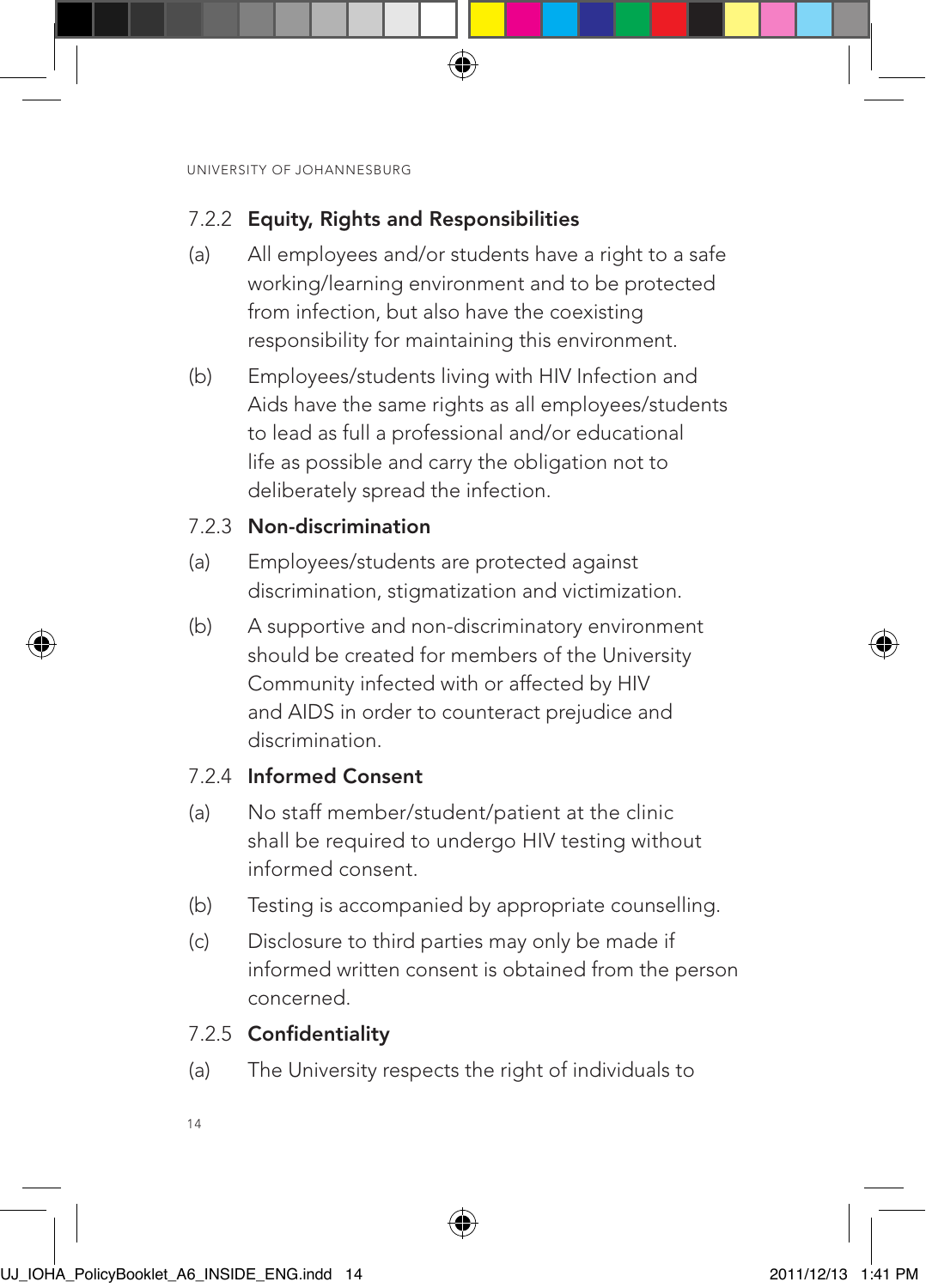confidentiality about their HIV & AIDS status unless legally otherwise indicated.

⊕

- (b) and counselling on the campus is voluntary and confidential.
- (c) Any person to whom information about an individual's status is disclosed is legally required to keep this information confidential. Any breach of confidentiality may justify legal liability or disciplinary action against the discloser of such information.

### 7.2.6 Openness, Acceptance and Support

- (a) Openness, acceptance and support for employees and students who voluntarily disclose their HIV status is promoted by:
- (b) Encouraging persons openly living with HIV & AIDS to conduct or participate in education, prevention and awareness programmes;
- (c) Encouraging the development of support groups for employees and students living with HIV & AIDS and
- (d) Ensuring that persons who are open about their HIV status are not unfairly discriminated against or victimised/stigmatised.

## 7.3 MANAGEMENT OF HIV INFECTION AND AIDS

### 7.3.1 The University HIV and AIDS Committee

The University HIV and AIDS Committee operates in accordance with the Charter as stipulated in Appendix B.

### 7.3.2 HIV Infection and AIDS Strategic Plan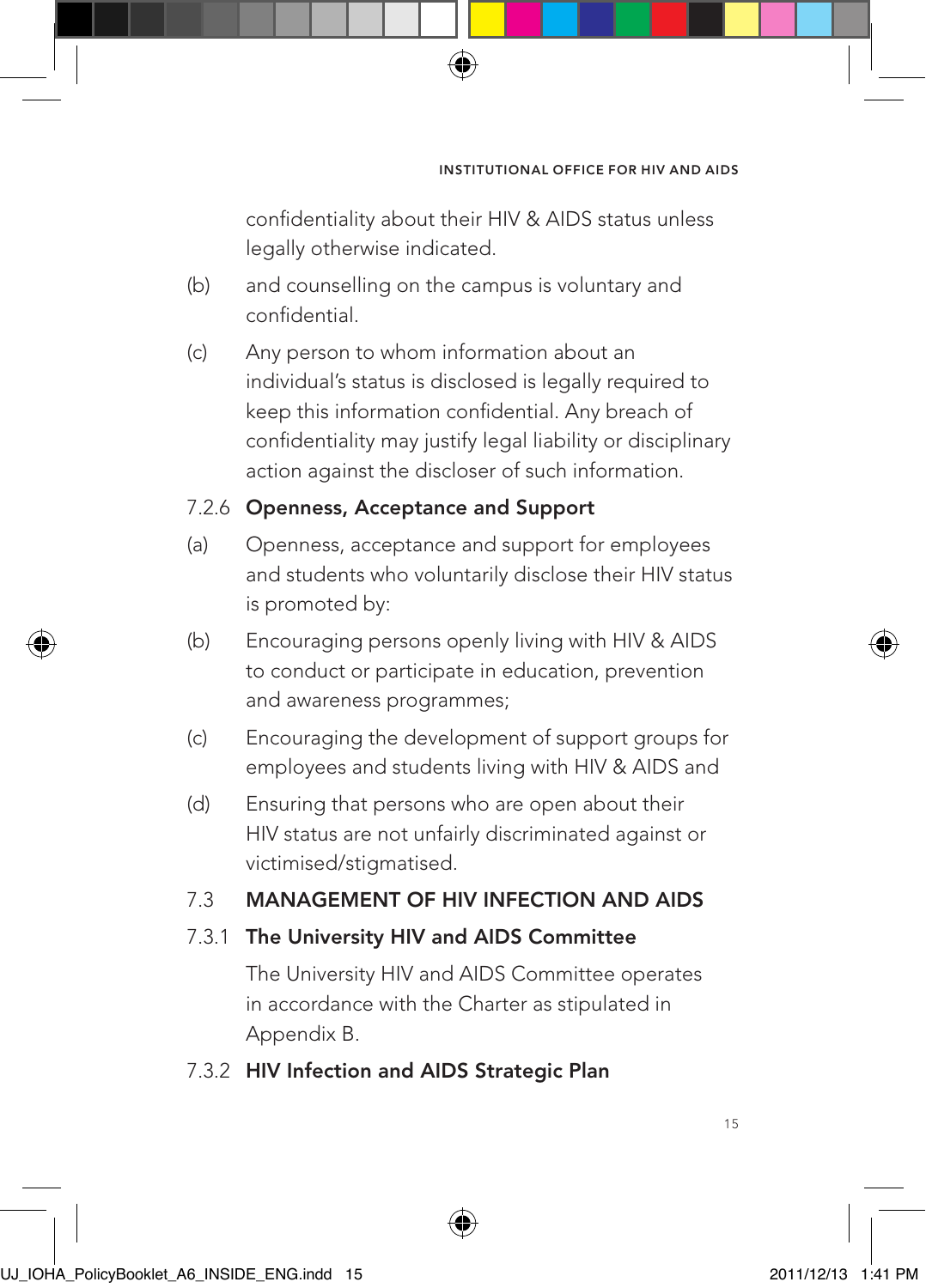- (a) A University HIV Infection and AIDS Strategic Plan is based on a comprehensive approach to the management of the HIV infection and AIDS pandemic and is developed in accordance with the provisions of this policy, the Policy framework on HIV and AIDS for Higher Education in South Africa and the South African National AIDS Strategic plan.
- (b) The strategic plan is monitored and updated on an ongoing basis and reviewed annually. See Appendix C.

# 7.3.3 GENERAL PROGRAMMES AND SERVICES

All HIV Infection and AIDS education, research, prevention, counselling, care and support programmes and services are viewed within the broader social context. In this regard, the University commits itself to forming partnerships with governmental and non-governmental organisations and the private sector for the implementation of practicable, cost-effective and sustainable HIV Infection and AIDS Programmes.

### 7.3.3.1 Education Programmes

(a) All employees and students have access to HIV Infection and AIDS education and awareness programmes. Such programmes provide information and teach the skills necessary for the University community to prevent themselves and others from becoming infected and to combat discrimination as well as providing guidance to employees and students on how to live, work and interact with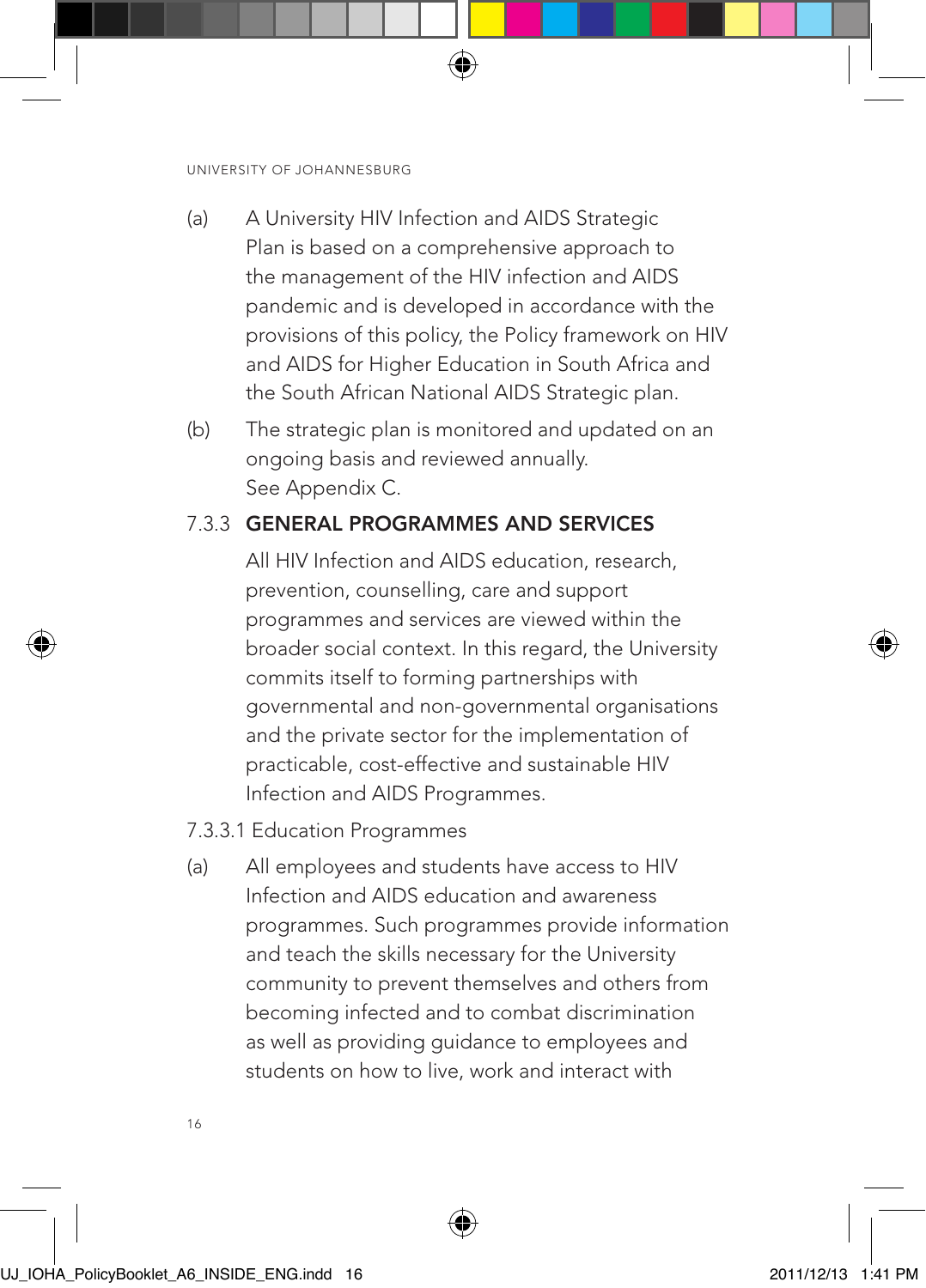people living with HIV & AIDS. Information about universal safety precautions in the work and learning environment are also provided.

(b) appropriate, education about HIV & AIDS forms part of the University's outreach programme.

⊕

(c) Attention is paid to related issues such as gender sensitivity as well as rape, sexual abuse and violence.

### 7.3.3.2 Research

- (a) The University encourages postgraduate research founded on HIV Infection and AIDS, where appropriate.
- (b) The University encourages research collaboration with internal, external and international partners for the purpose of:

(i) Sharing expertise concerning best practice in the management of HIV & AIDS;

- (ii) Joint and/or disciplinary projects;
- (iii) Funding opportunities.
- (c) All activities pertaining to the gathering, collation and distribution of information concerning HIV & AIDS are conducted in accordance with the provisions of the University's Code of Academic and Research Ethics.
- 7.3.3.3 Care and Support Services
- (a) Voluntary HIV testing for employees and students;
- (b) Confidential pre- and post-test HIV counselling;
- (c) Support and counselling to infected and/or affected employees and students;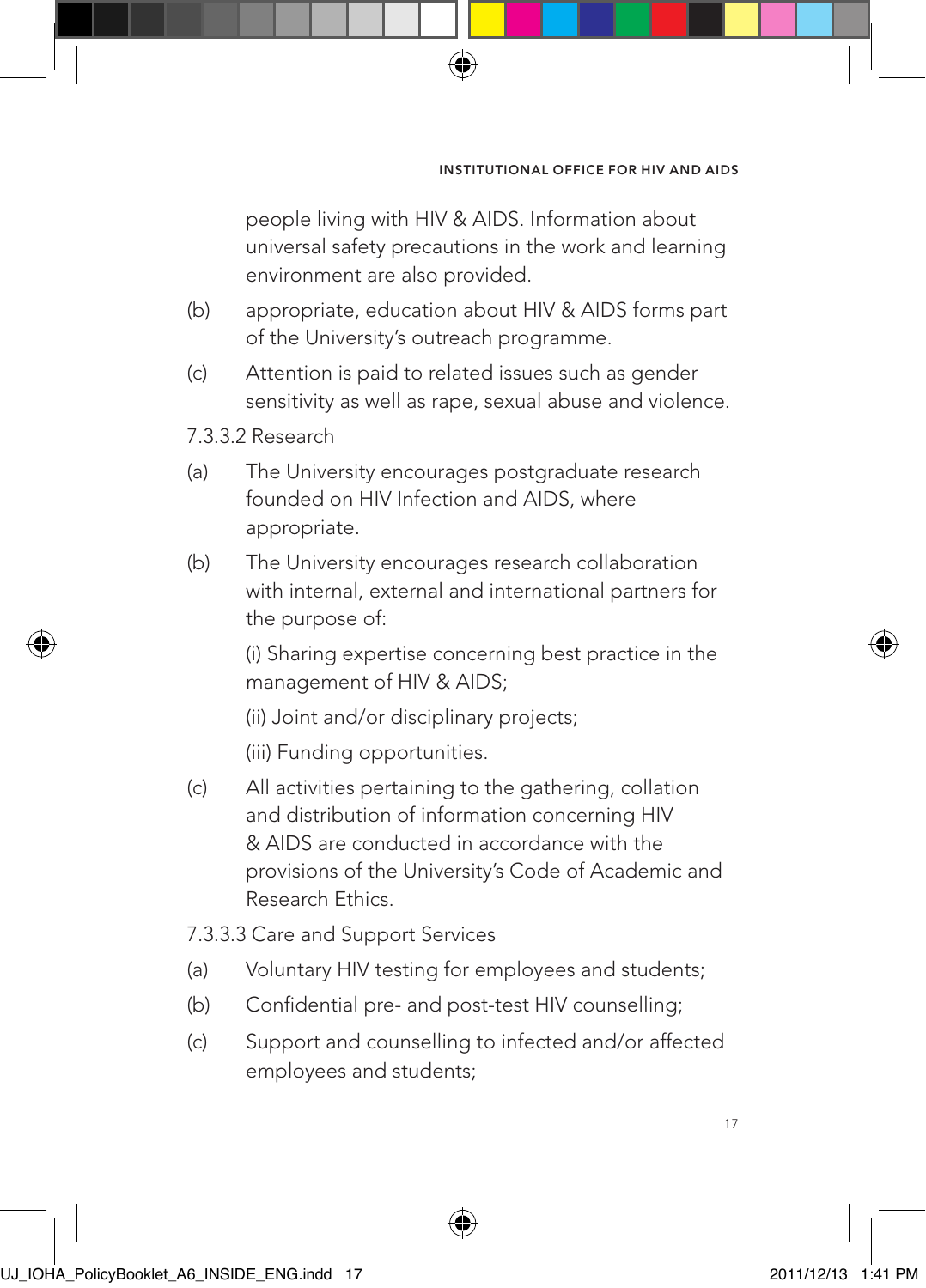(d) Where necessary, referral of employees and students for further management to appropriate divisions within the University and/or appropriate professionals, institutions and/or organisations in the community;

⊕

- (e) The establishment of support groups for employees and students infected and/or affected by HIV & AIDS, where feasible;
- (f) Wellness programmes;
- (g) Condoms are available in easily accessible locations.

# 8. INSTITUTIONAL APPROACH TO MAINTAIN AN HIV & AIDS SAFE ENVIRONMENT THROUGH RISK REDUCTION

- 8.1 In terms of the Compensation for Occupational Injuries and Diseases Act (130 of 1993), HIV infection may be regarded as an accident if such infection is acquired as a result of an incident that arises out of, and in the course of a person's employment, provided that the time, date, place and circumstances of the incident are ascertainable and reported as prescribed by the law.
- 8.2 In respect of employees, students and patients, the University shall, as far as is reasonably practicable, provide a safe working, learning and clinic environment.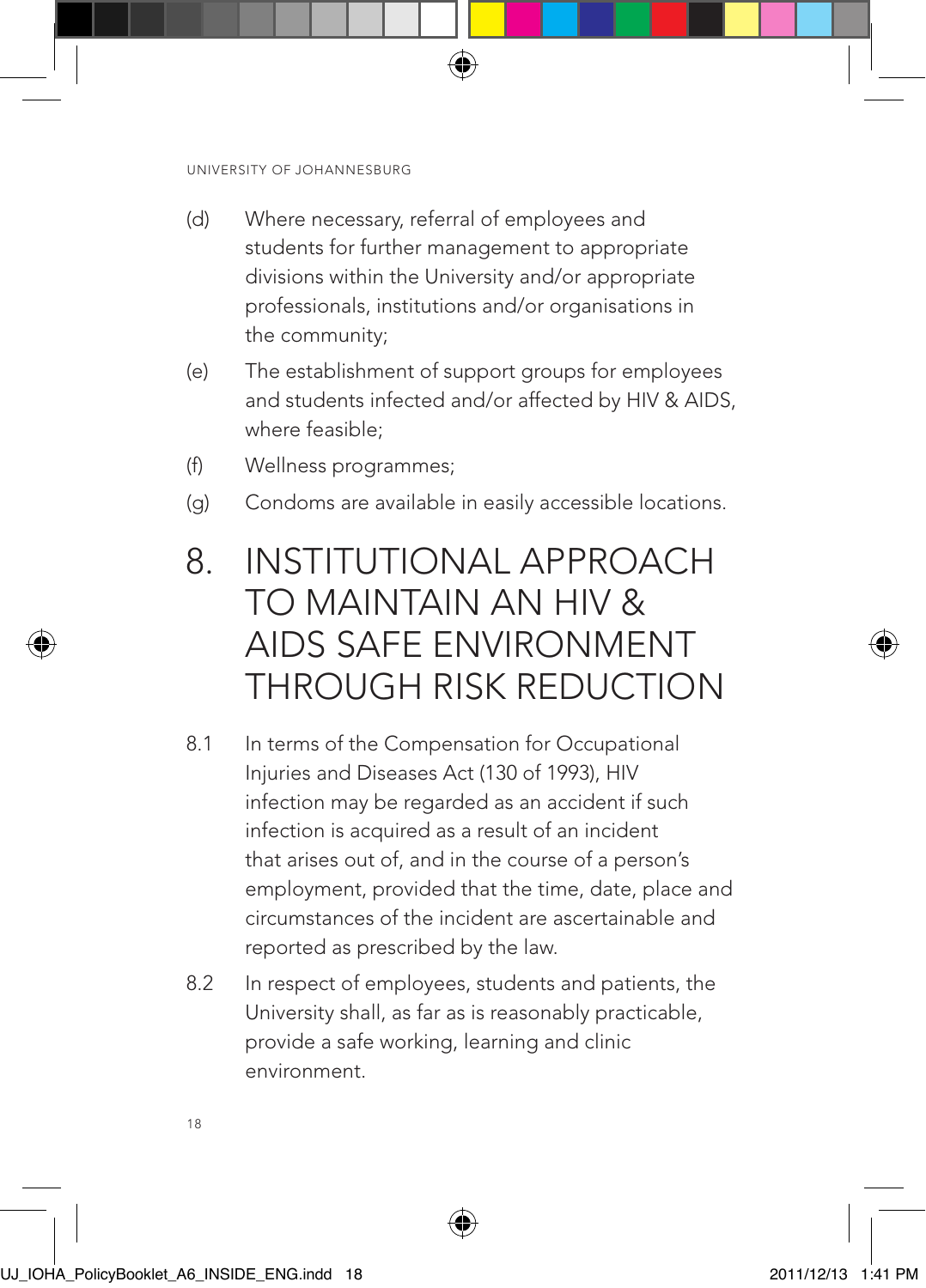(a) Approved universal infection control measures are in place and implemented in clinics, laboratories, on the sports fields and at first aid stations;

⊕

- (b) Provision is made for appropriate equipment, materials/barrier clothing (e.g. gloves) and disposal measures for potentially contaminated by-products in clinics, laboratories emergency medical care locations and first aid stations/boxes;
- (c) Approved protocols pertaining to universal precautions in respect of infection control and dealing with bodily fluids/by-products are prominently displayed in all relevant working areas;
- (d) Education and training of relevant employees and students concerning universal infection control measures, protective clothing, disposal measures for potentially contaminated by-products and the needle-stick policy.
- 8.3 An approved Needle-stick Policy is in place and implemented at all official locations (e.g. clinics and laboratories) and in all officially recognised University situations (e.g. sport and emergency medical care locations and life-support vehicles).
- 8.4 Occupationally acquired HIV exposure is managed in accordance with the dictates of the Occupational Health and Safety Act and Protocols determined by the University's Health and Safety Advisory Committee and approved by the Executive Management Operational Committee.
- (a) All HIV related incidents are reported to the Health and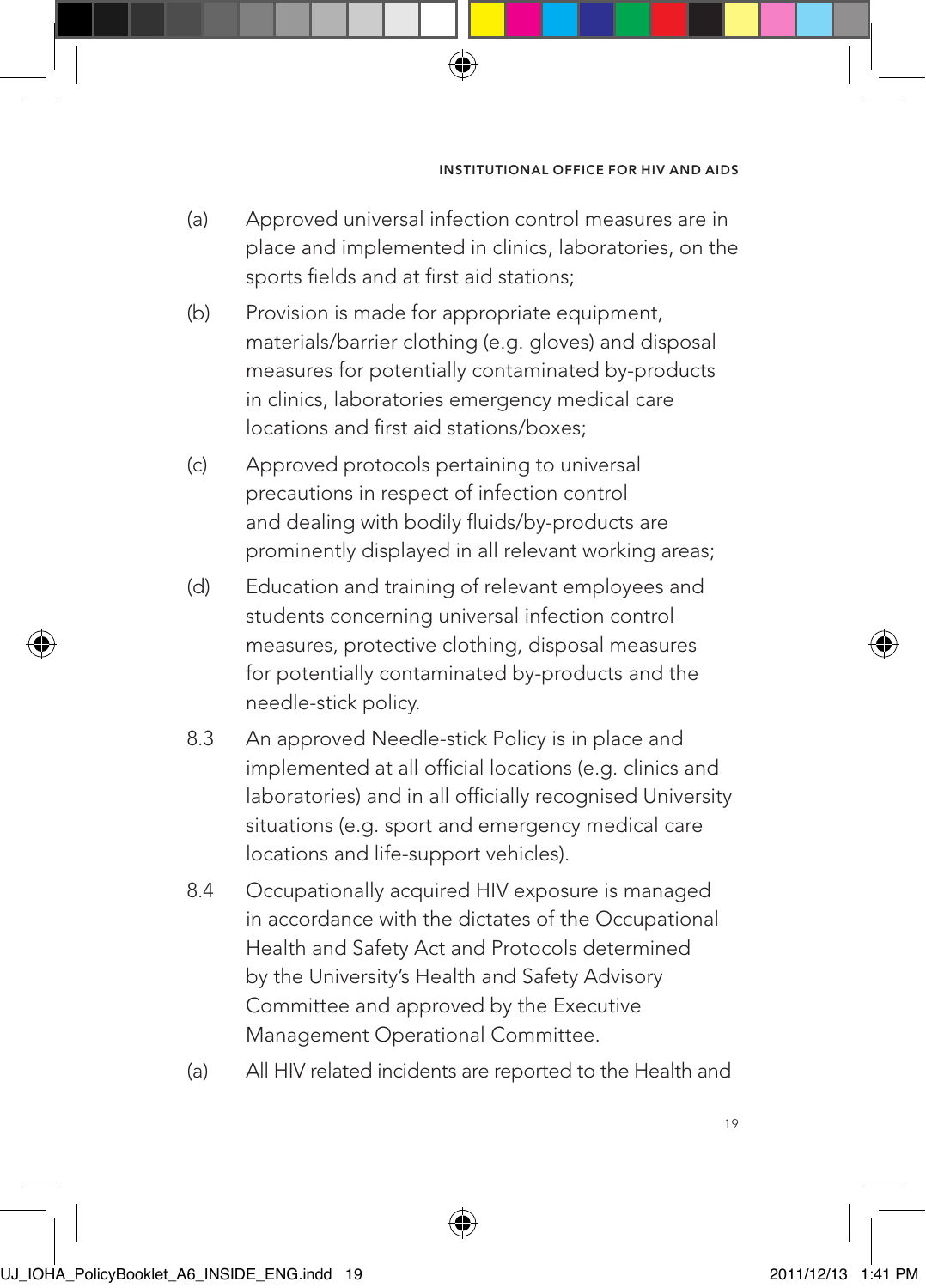Safety Division in accordance with official procedures on the prerequisite form as soon as possible.

⊕

- (b) Employees, students or patients who have been exposed to infection in the course of their official duties, their studies or as a patient will receive the appropriate assistance from the University in accordance with the relevant protocols. This may include anti-retroviral medication (and associated counselling), under medical advice, in an emergency situation at a public or private hospital dependent on health insurance cover.
- (c) If necessary post-exposure care and support is available in accordance with the provisions of this Policy.

# 9. ADVOCACY, COMMUNICATION AND MARKETING

9.1 The UJ HIV & AIDS Committee, will ensure that communication and awareness of the HIV policy to the wider UJ Community takes place:

# 1. MEC/MECA/ELG

RESPONSIBLE PERSON: MEC Representative

# 2. ACADEMIC FACULTY BOARD MEETINGS RESPONSIBLE PERSON:

Academic representatives

3. UNIONS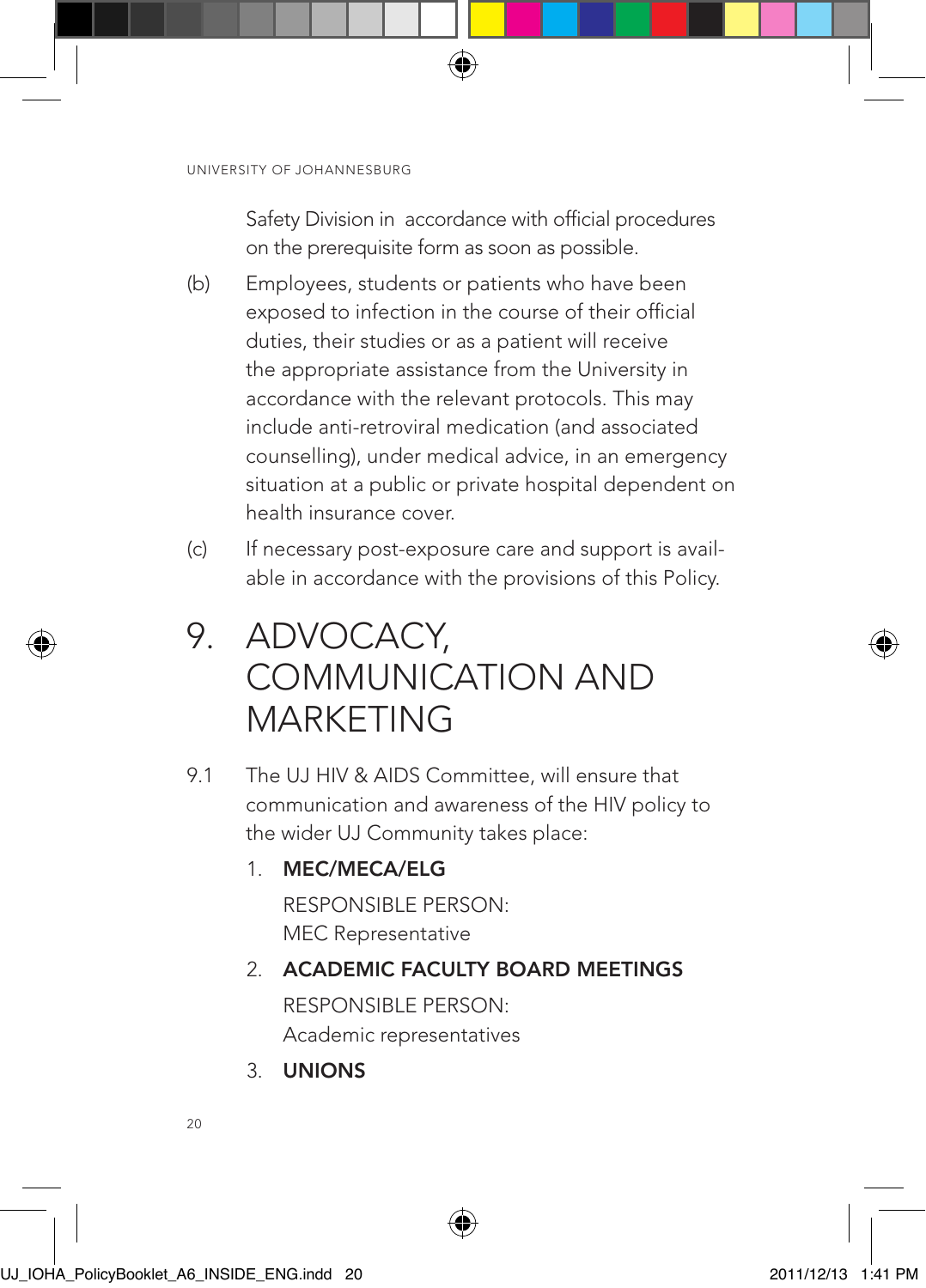RESPONSIBLE PERSON: Union Representatives

### 4. SRC AND HOUSE COMMITTEES

RESPONSIBLE PERSON: Executive Director: Student Affairs

⊕

# 5. UJ STAFF

RESPONSIBLE PERSON: HR Representative(s)

# 6. MARKETING AND ADVOCACY

RESPONSIBLE PERSON: Corporate Marketing, IOHA, Chairperson

# 9.2 DEALING WITH STIGMA, DISCRIMINATION AND VULNERABLE GROUPS

Stigma, discrimination and vulnerable groups will form part of all education and awareness programmes at the UJ. Special attention will be given to women and young adults to reduce the impact of the HIV virus at the institution.

# 10. MONITORING AND EVALUATION

The UJ realizes the importance of a monitoring and evaluation process to measure impact and progress. In support of this it has established clear reporting guidelines through the Corporate Governance Department of the University. Specific indicators per key area will be set up by the Monitoring and Evaluation task team that comprise: IOE, Corporate Governance and IOHA.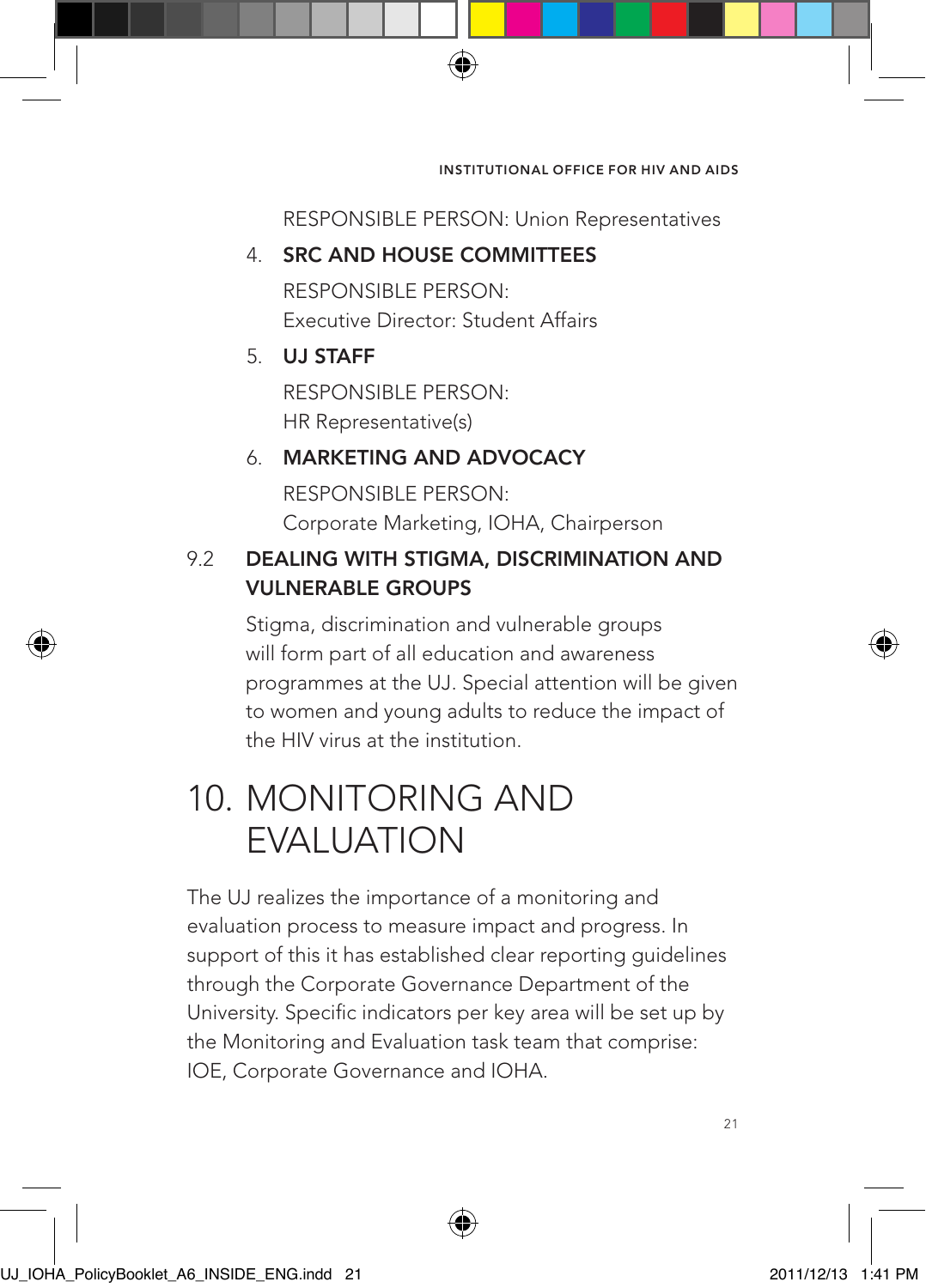# 11. PROCESS OF REVIEWING THE POLICY

⊕

- 11.1 Regular review of the Policy is conducted in accordance with the approved University Policy on Policy Development. The process takes place in consultation with the relevant quality assurance structures at faculty and institutional level and under the auspices of the official custodian of this policy namely the Registrar.
- 11.2 Protocols are reviewed on an annual basis in accordance with the latest scientific findings, amendments to national legislation and/or national and regional strategic plans.

# 12. POLICY AUTHORITY

# 12.1 The University HIV and AIDS Committee

The University HIV and AIDS Committee operates in accordance with the Charter as stipulated in Appendix B.

# 13. LIST OF SOURCES

- (a) The Universal Declaration of Human Rights, (1948).
- (b) The African Charter of Human and People's rights, (1986).
- (c) The Constitution of South Africa, (No.108 of 1996).
- $22$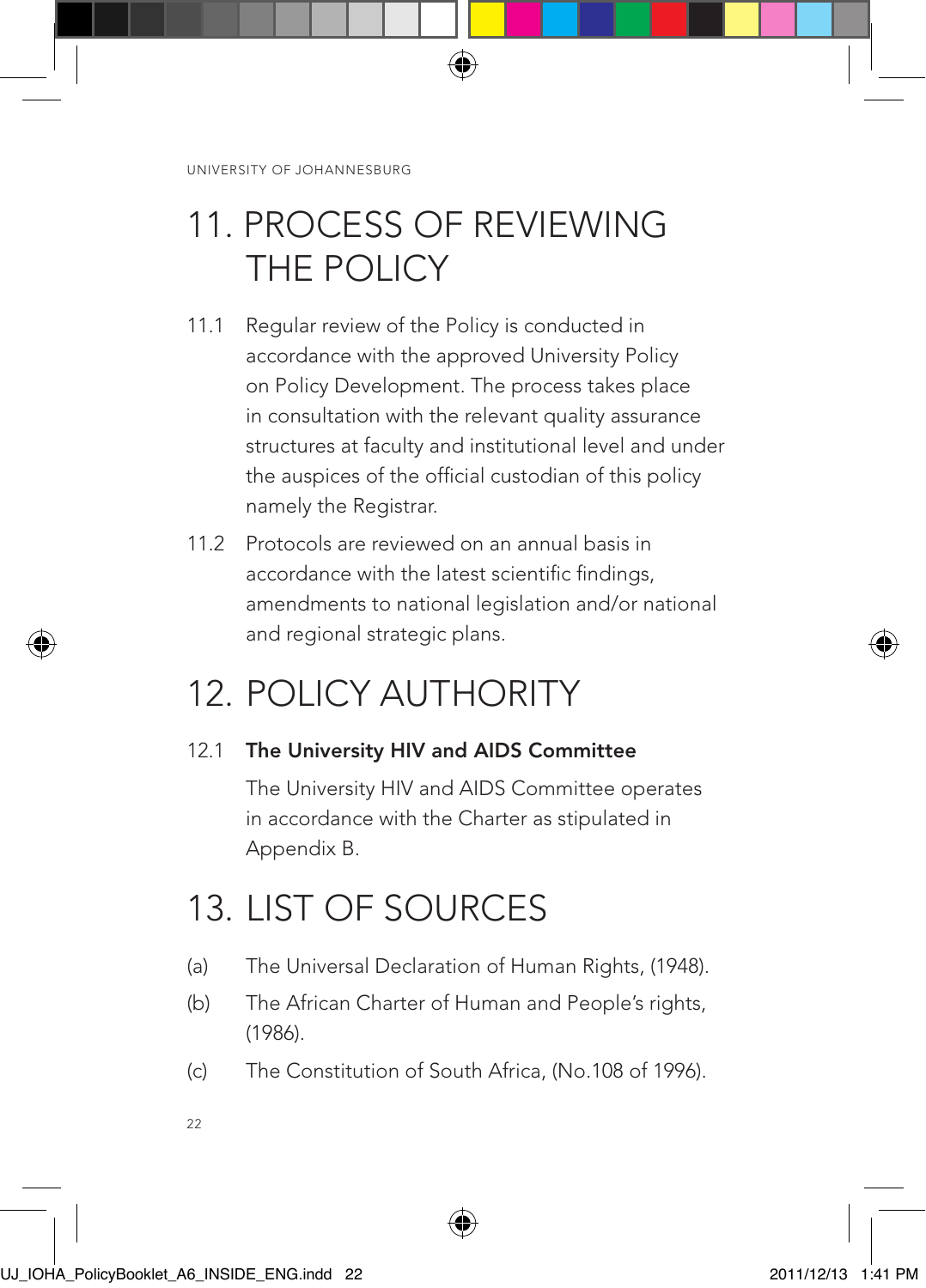(d) Presidency. South African Policy Framework for Women Empowerment and Gender Equality, (2000).

⊕

- (e) The Higher Education Act (No.18207 of 1997).
- (f) Department of Health: HIV and AIDS/STD Strategic Plan for South Africa 2000 – 2005, (1999).
- (g) Department of Health: HIV & AIDS and STI National Strategic Plan 2007 – 2011, (2006).
- (h) CDC/ATSDR: Protocol for Handling Occupational Exposures to Human Immunodeficiency Virus (HIV) (1192).
- (i) HEAIDS: HEAIDS Strategic Framework 2006 2009
- (j) Promotion of Equality and Prevention of Unfair Discrimination Act (No. 4 of 2000).
- (k) Department of Education: National Policy on HIV & AIDS for learners and Educators in Public Schools, and Students and Educators in Further Education and Training Institutions, (1926 of 1999 Government Gazette).
- (l) Department of Health: Management of Occupational Exposure to the Human Immuno-deficiency Virus (HIV), (1999).
- (m) Department of Labour: Code of Good Practice on key aspects of HIV & AIDS and employment, (2000).
- (n) Department of Labour: HIV & AIDS Technical Assistance guidelines (Undated).
- (o) Department of Public Service and Administration: Managing HIV & AIDS in the Workplace: A guide for Government Department (1999).